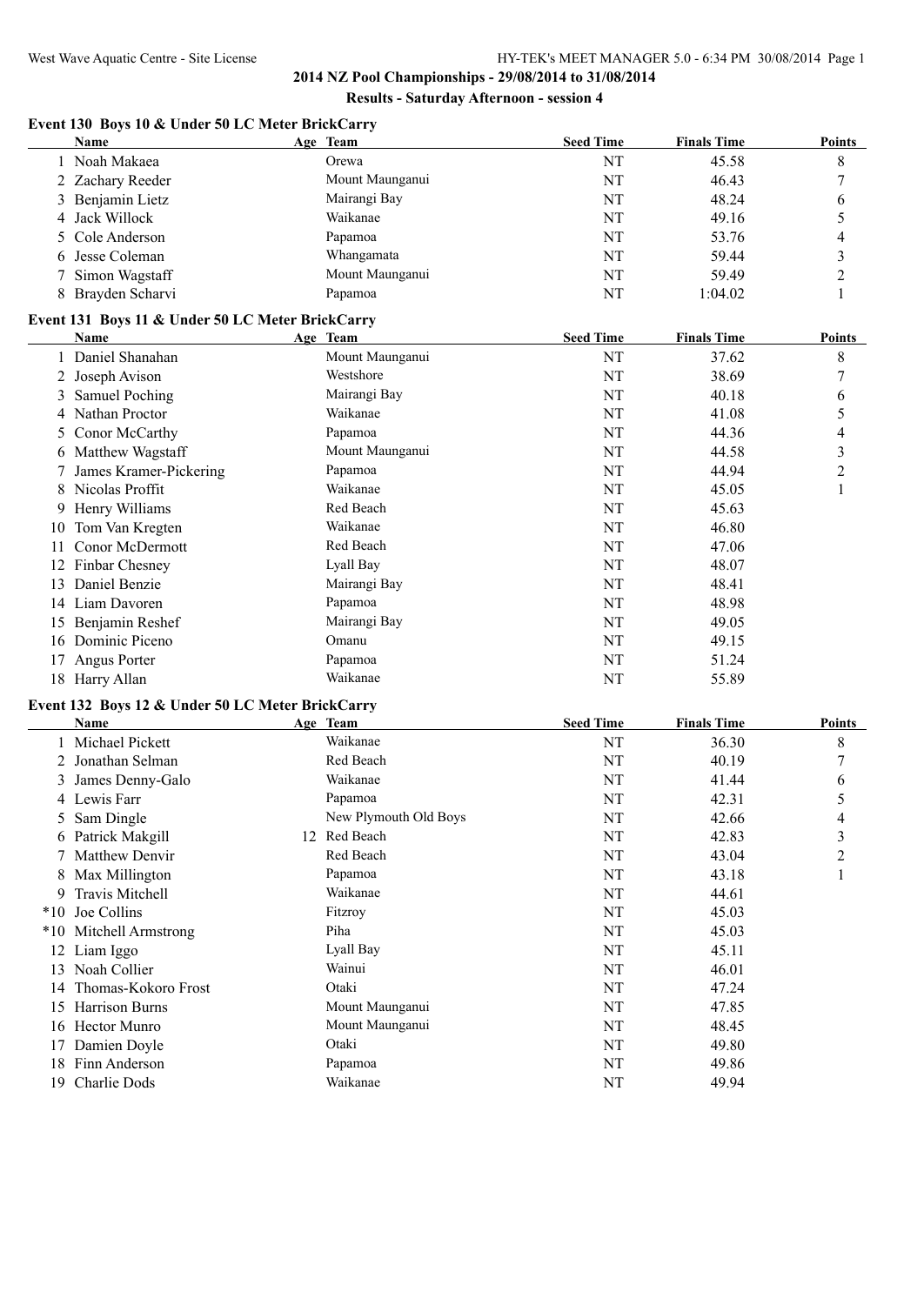#### **(Event 132 Boys 12 & Under 50 LC Meter BrickCarry)**

| Name               | Age Team     | <b>Seed Time</b> | <b>Finals Time</b> | Points |
|--------------------|--------------|------------------|--------------------|--------|
| 20 Finn Brimelow   | Fitzroy      | NT               | 51.37              |        |
| 21 Dominic Godfrey | Sumner       | NT               | 54.26              |        |
| 22 Lewis Park      | Fitzroy      | NT               | 55.19              |        |
| 23 Cameron Keenan  | Lyall Bay    | NT               | 55.55              |        |
| 24 Dylan Scharvi   | Papamoa      | NT               | 55.65              |        |
| 25 Zavier Low      | Wainui       | NT               | 1:03.81            |        |
| 26 Toby Hunt       | Lyall Bay    | NT               | 1:04.82            |        |
| 27 Jack Price      | Mairangi Bay | NT               | 1:05.13            |        |
| --- Ryan Clough    | Fitzroy      | NT               | DQ                 |        |

## **Event 133 Boys 13 & Under 50 LC Meter BrickCarry**

|    | Name                         | Age Team              | <b>Seed Time</b> | <b>Finals Time</b> | <b>Points</b>  |
|----|------------------------------|-----------------------|------------------|--------------------|----------------|
|    | Lochlainn O'Connor           | Mount Maunganui       | NT               | 33.73              | 8              |
|    | Liam Moffatt                 | Papamoa               | NT               | 36.62              | 7              |
| 3  | Matthew Meuli                | New Plymouth Old Boys | NT               | 36.68              | 6              |
| 4  | Callum Stinson               | Red Beach             | NT               | 37.45              | 5              |
| 5  | <b>Matthew Proffit</b>       | Waikanae              | NT               | 37.50              | 4              |
| 6  | Atakura Julian               | Lyall Bay             | NT               | 37.52              | 3              |
|    | Tom Wilson                   | Papamoa               | NT               | 37.57              | $\overline{c}$ |
| 8  | Tamarau Kipa                 | Mount Maunganui       | NT               | 38.76              | 1              |
| 9  | Luther Maxwell               | Lyall Bay             | NT               | 39.18              |                |
|    | 10 Levi Ata                  | Red Beach             | NT               | 39.39              |                |
| 11 | Thomas Hart                  | Waikanae              | NT               | 40.07              |                |
| 12 | Max Boocock                  | Red Beach             | NT               | 41.00              |                |
| 13 | Leon Castle                  | Papamoa               | NT               | 41.21              |                |
| 14 | Sam Ratima                   | Mount Maunganui       | NT               | 41.46              |                |
| 15 | Jacob Babb                   | Rarangi               | NT               | 42.86              |                |
| 16 | Liam Chesney                 | Lyall Bay             | NT               | 44.03              |                |
| 17 | Zachariah Stewart            | Mairangi Bay          | NT               | 44.64              |                |
| 18 | Zac Cooke                    | Piha                  | NT               | 44.82              |                |
| 19 | Jack Dufaur                  | Whangamata            | NT               | 45.35              |                |
| 20 | Tovia Patelesio              | Piha                  | NT               | 45.95              |                |
| 21 | Dylan McDermott              | Red Beach             | NT               | 47.17              |                |
| 22 | Andrej Fuscic                | Pauanui               | NT               | 48.05              |                |
| 23 | Taine Slaughter              | Piha                  | NT               | 50.13              |                |
| 24 | Sam Middleton                | Waikanae              | NT               | 50.74              |                |
| 25 | Nathan Salt                  | Mairangi Bay          | NT               | 50.83              |                |
| 26 | Theo Johnsen                 | Fitzroy               | NT               | 53.19              |                |
| 27 | Ryan Anderson                | Kariaotahi            | NT               | 57.97              |                |
|    | --- Te Haukopa Ehau-Taumaunu | Waikanae              | NT               | DQ                 |                |

## **Event 134 Boys 15 & Under 50 LC Meter ManikinCarry**

| <b>Name</b>            | Age Team        | <b>Seed Time</b> | <b>Finals Time</b> | <b>Points</b> |
|------------------------|-----------------|------------------|--------------------|---------------|
| 1 Daniel Barron        | Mount Maunganui | NT               | 36.81              | 8             |
| 2 Seb Johnson          | Sumner          | NT               | 37.99              |               |
| 3 Flynn Campbell-Scott | Whangamata      | NT               | 39.94              | 6             |
| 4 Blake Brown          | Midway          | NT               | 41.32              |               |
| 5 Oscar Williams       | Whangamata      | NT               | 41.84              | 4             |
| 6 Marshall Wells       | Papamoa         | NT               | 41.91              |               |
| 7 Joshua Brown         | Mairangi Bay    | NT               | 42.32              |               |
| 8 Morgan Brockelsby    | Mount Maunganui | NT               | 44.30              |               |
| 9 John Clark           | Whakatane       | NΤ               | 44.35              |               |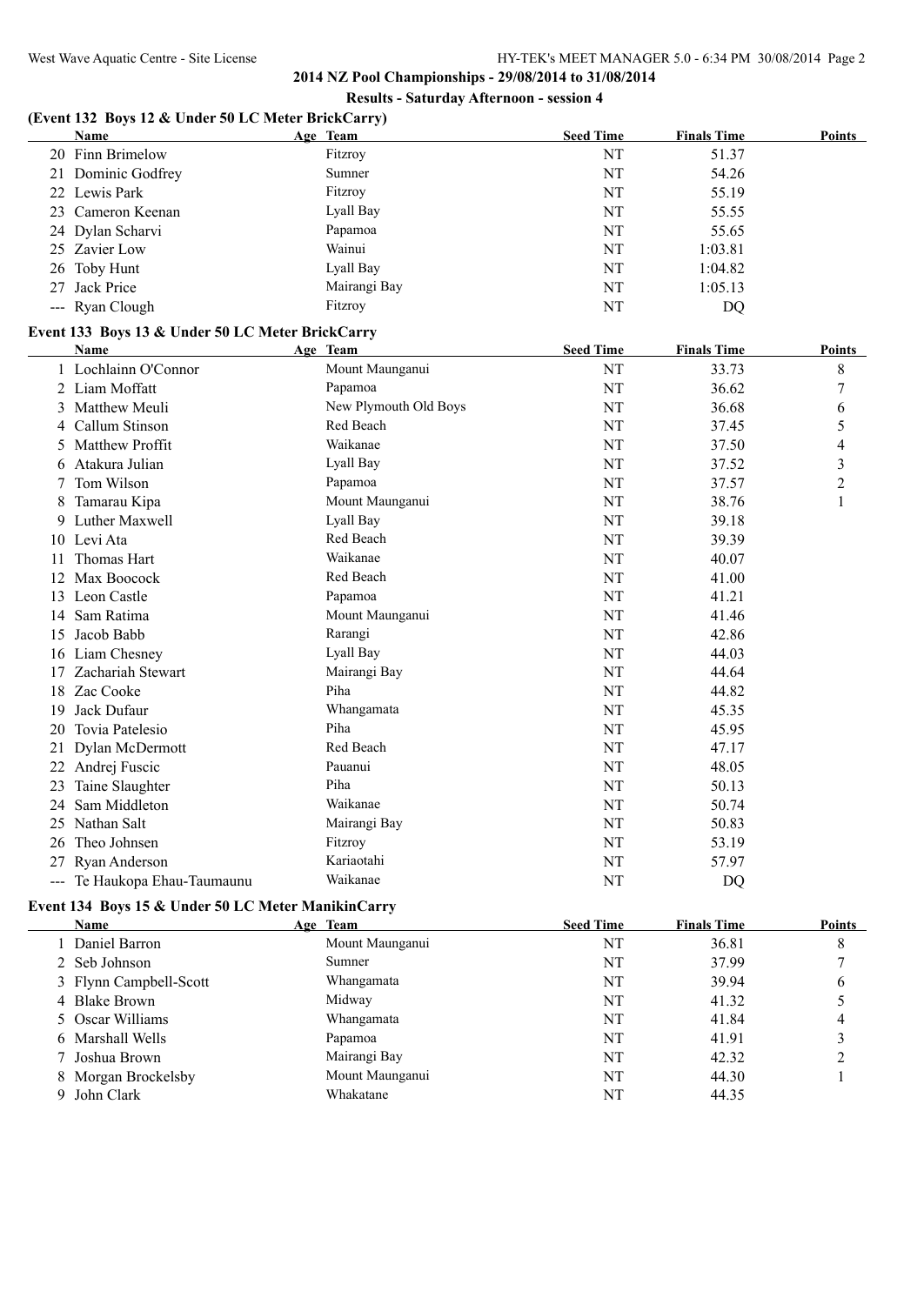**2014 NZ Pool Championships - 29/08/2014 to 31/08/2014 Results - Saturday Afternoon - session 4**

# **(Event 134 Boys 15 & Under 50 LC Meter ManikinCarry)**

|    | <b>Name</b>                | Age Team              | <b>Seed Time</b> | <b>Finals Time</b> | <b>Points</b> |
|----|----------------------------|-----------------------|------------------|--------------------|---------------|
| 10 | Isaac Marshall             | Mount Maunganui       | NT               | 44.50              |               |
| 11 | James Hart                 | Waikanae              | NT               | 44.53              |               |
| 12 | Harrison Tucker            | Sumner                | NT               | 44.58              |               |
| 13 | Hamish Miller              | Mount Maunganui       | NT               | 44.87              |               |
| 14 | Lucas Piceno               | Omanu                 | NT               | 45.27              |               |
| 15 | Mitchell McClurg           | Sumner                | NT               | 45.46              |               |
| 16 | Sam Johnston               | Papamoa               | NT               | 45.73              |               |
| 17 | Mitch Cowdrey              | Papamoa               | NT               | 46.59              |               |
| 18 | Jack Dingle                | New Plymouth Old Boys | NT               | 48.71              |               |
| 19 | Jack Gordon                | Piha                  | NT               | 49.02              |               |
| 20 | <b>Ryan Delaney</b>        | Piha                  | NT               | 49.07              |               |
| 21 | Benjamin Coombes           | Mairangi Bay          | NT               | 50.03              |               |
| 22 | Oscar Dove                 | Piha                  | NT               | 50.11              |               |
| 23 | <b>Rhys Castle</b>         | Papamoa               | NT               | 50.30              |               |
| 24 | Rhys Lloyd                 | Piha                  | NT               | 50.97              |               |
| 25 | Hamish Gledhill            | Red Beach             | NT               | 52.50              |               |
| 26 | Harry Pearce               | Red Beach             | NT               | 52.52              |               |
| 27 | Max McCallum               | Fitzroy               | NT               | 52.85              |               |
| 28 | Kees Kramer                | Red Beach             | NT               | 53.43              |               |
| 29 | <b>Hunter Pethers-Boak</b> | Mairangi Bay          | NT               | 54.28              |               |
| 30 | Harry Mellor               | Red Beach             | NT               | 54.68              |               |
| 31 | Nicholas Meiklejohn        | Rarangi               | NT               | 55.09              |               |
| 32 | <b>Brodie Campbell</b>     | Red Beach             | NT               | 55.33              |               |
| 33 | Harry Fergus               | Sumner                | NT               | 58.61              |               |
| 34 | Joe Holloway               | Mairangi Bay          | NT               | 1:03.94            |               |
|    | --- Liam Simes             | Lyall Bay             | NT               | DQ                 |               |

## **Event 135 Boys 18 & Under 50 LC Meter ManikinCarry**

 $\overline{\phantom{a}}$ 

|    | Name                 | Age Team        | <b>Seed Time</b> | <b>Finals Time</b> | <b>Points</b>  |
|----|----------------------|-----------------|------------------|--------------------|----------------|
|    | Ben Johnston         | Papamoa         | NT               | 33.69              | 8              |
|    | Max White            | Piha            | NT               | 33.73              | 7              |
| 3  | Jacob Hales          | Papamoa         | NT               | 34.54              | 6              |
| *4 | Daniel St George     | New South Wales | NT               | 36.37              | 4.50           |
| *4 | Mason Bryant         | Papamoa         | NT               | 36.37              | 4.50           |
| 6  | Jack Ford            | New South Wales | NT               | 36.50              | 3              |
|    | Justin Pickering     | Papamoa         | NT               | 36.78              | $\overline{c}$ |
| 8  | Daniel Hart          | Papamoa         | NT               | 36.79              | 1              |
| 9. | Matthew Scott        | Midway          | NT               | 37.07              |                |
| 10 | Nico Van Der Wilt    | Lyall Bay       | NT               | 37.48              |                |
|    | Lachlan Moyle        | New South Wales | NT               | 37.51              |                |
| 12 | Cole Drinnan         | Orewa           | NT               | 37.62              |                |
| 13 | <b>Scott Miller</b>  | Papamoa         | NT               | 37.78              |                |
| 14 | Corey Fletcher       | New South Wales | NT               | 38.10              |                |
| 15 | Tom Dods             | Waikanae        | NT               | 38.13              |                |
| 16 | Cameron Hayes        | Mount Maunganui | NT               | 38.85              |                |
| 17 | <b>Ashton Reiser</b> | Mairangi Bay    | NT               | 40.35              |                |
| 18 | <b>Ben Cochrane</b>  | Omanu           | NT               | 40.59              |                |
| 19 | Ben Elisara          | Omanu           | NT               | 41.42              |                |
| 20 | Adam Parker          | Piha            | NT               | 41.61              |                |
| 21 | Jack Virtue          | Wainui          | NT               | 42.36              |                |
| 22 | James Scott          | Orewa           | NT               | 42.40              |                |
|    | 23 Perry Farrell     | Mount Maunganui | NT               | 42.86              |                |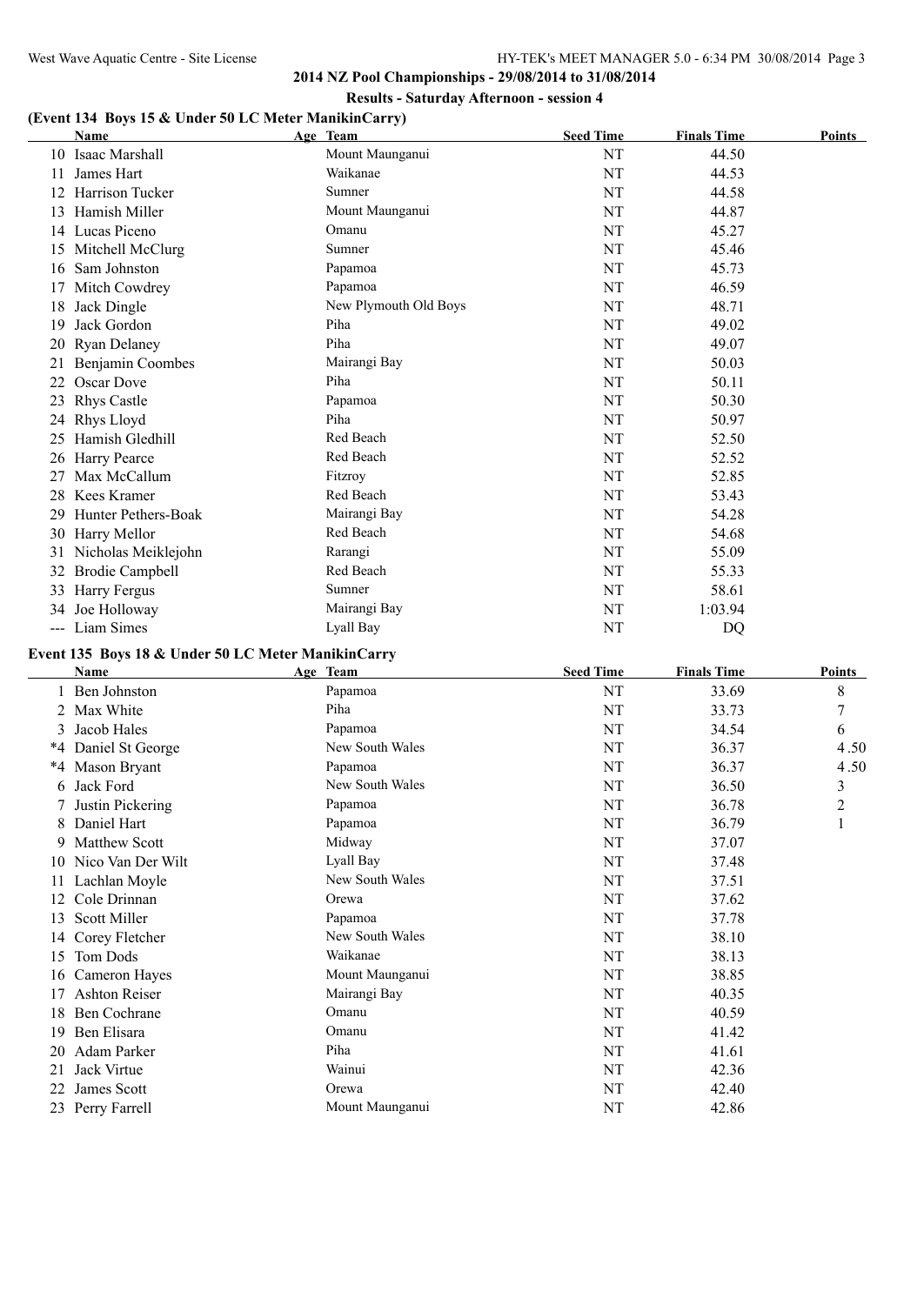## **(Event 135 Boys 18 & Under 50 LC Meter ManikinCarry)**

| <b>Name</b>          | Age Team        | <b>Seed Time</b> | <b>Finals Time</b> | <b>Points</b> |
|----------------------|-----------------|------------------|--------------------|---------------|
| 24 Malachi Scammell  | Midway          | NT               | 43.33              |               |
| 25 Harry Dods        | Waikanae        | NT               | 43.58              |               |
| 26 Kelly Geiseler    | Waikanae        | NT               | 43.81              |               |
| 27 Jonty Low         | Wainui          | NT               | 44.04              |               |
| 28 Todd Reardon      | Mount Maunganui | NT               | 52.50              |               |
| 29 Luke Simperingham | Waikanae        | NT               | 59.37              |               |
| 30 Ryan Saddington   | Kariaotahi      | NT               | 1:00.35            |               |
| --- Kane Sefton      | Mount Maunganui | NT               | DO                 |               |

#### **Event 136 Boys 50 LC Meter ManikinCarry**

|     | <b>Name</b>              | Age Team        | <b>Seed Time</b> | <b>Finals Time</b> | <b>Points</b> |
|-----|--------------------------|-----------------|------------------|--------------------|---------------|
|     | Andrew McMillan          | St Clair        | NT               | 29.94              | 8             |
|     | Steven Kent              | Titahi Bay      | NT               | 30.14              | 7             |
| 3   | <b>Steven Ferguson</b>   | Piha            | NT               | 34.18              | 6             |
|     | 4 Adam Simpson           | Mount Maunganui | NT               | 34.70              | 5             |
|     | 5 Michael Bryant         | Papamoa         | NT               | 35.52              | 4             |
| 6   | Sean Newcombe            | Piha            | NT               | 35.87              | 3             |
|     | Owen Miller              | Papamoa         | NT               | 36.39              | 2             |
| 8   | Shaun Pahina             | Midway          | NT               | 37.39              | $\mathbf{I}$  |
| 9.  | Seth Merrett             | Papamoa         | NT               | 37.49              |               |
| 10  | Hamish Treanor           | Mount Maunganui | NT               | 38.43              |               |
| 11  | Patrick Marsh            | Piha            | NT               | 38.67              |               |
| 12  | Cory Taylor              | Midway          | NT               | 39.15              |               |
| 13  | Tom Jacka                | Piha            | NT               | 39.51              |               |
|     | 14 Haydn Reardon         | Mount Maunganui | NT               | 41.95              |               |
| 15  | Cathal Codyre            | Fitzroy         | NT               | 43.49              |               |
| 16  | <b>Brendon Fergusson</b> | Rarangi         | NT               | 44.27              |               |
| 17  | Matthew Pickering        | Papamoa         | NT               | 44.65              |               |
| 18  | Mason Pickering          | Papamoa         | NT               | 45.88              |               |
| 19  | Justin Hurst             | Kariaotahi      | NT               | 51.17              |               |
| 20  | Sam Paterson             | Mairangi Bay    | NT               | 55.75              |               |
| 21  | Keith Miller             | Papamoa         | NT               | 1:08.33            |               |
| --- | Ryan Koverman            | Papamoa         | NT               | DQ                 |               |

#### **Event 140 Boys 10 & Under 50 LC Meter Rescue Medley brick**

| Name                                                      | Age Team |                 | <b>Seed Time</b> | <b>Finals Time</b> | <b>Points</b> |
|-----------------------------------------------------------|----------|-----------------|------------------|--------------------|---------------|
| Zachary Reeder                                            |          | Mount Maunganui | NT               | 36.23              | 8             |
| 2 Benjamin Lietz                                          |          | Mairangi Bay    | NT               | 37.02              |               |
| 3 Noah Makaea                                             |          | Orewa           | NT               | 40.13              | 6             |
| 4 Jack Willock                                            |          | Waikanae        | NT               | 40.52              |               |
| 5 Harry Dufaur                                            |          | Whangamata      | NT               | 41.35              | 4             |
| 6 Cole Anderson                                           |          | Papamoa         | NT               | 41.95              | 3             |
| 7 Jesse Coleman                                           |          | Whangamata      | NT               | 45.47              | ↑             |
| 8 Simon Wagstaff                                          |          | Mount Maunganui | NT               | 46.71              |               |
| 9 Brayden Scharvi                                         |          | Papamoa         | NT               | 49.02              |               |
| Event 141 Boys 11 & Under 50 LC Meter Rescue Medley brick |          |                 |                  |                    |               |
| <b>Name</b>                                               | Age Team |                 | <b>Seed Time</b> | <b>Finals Time</b> | <b>Points</b> |
| Daniel Shanahan                                           |          | Mount Maunganui | NT               | 32.53              | 8             |
| 2 Nathan Proctor                                          |          | Waikanae        | NT               | 33.85              |               |

3 Joseph Avison Westshore Westshore NT 34.14 6 4 Matthew Wagstaff Mount Maunganui NT 36.55 5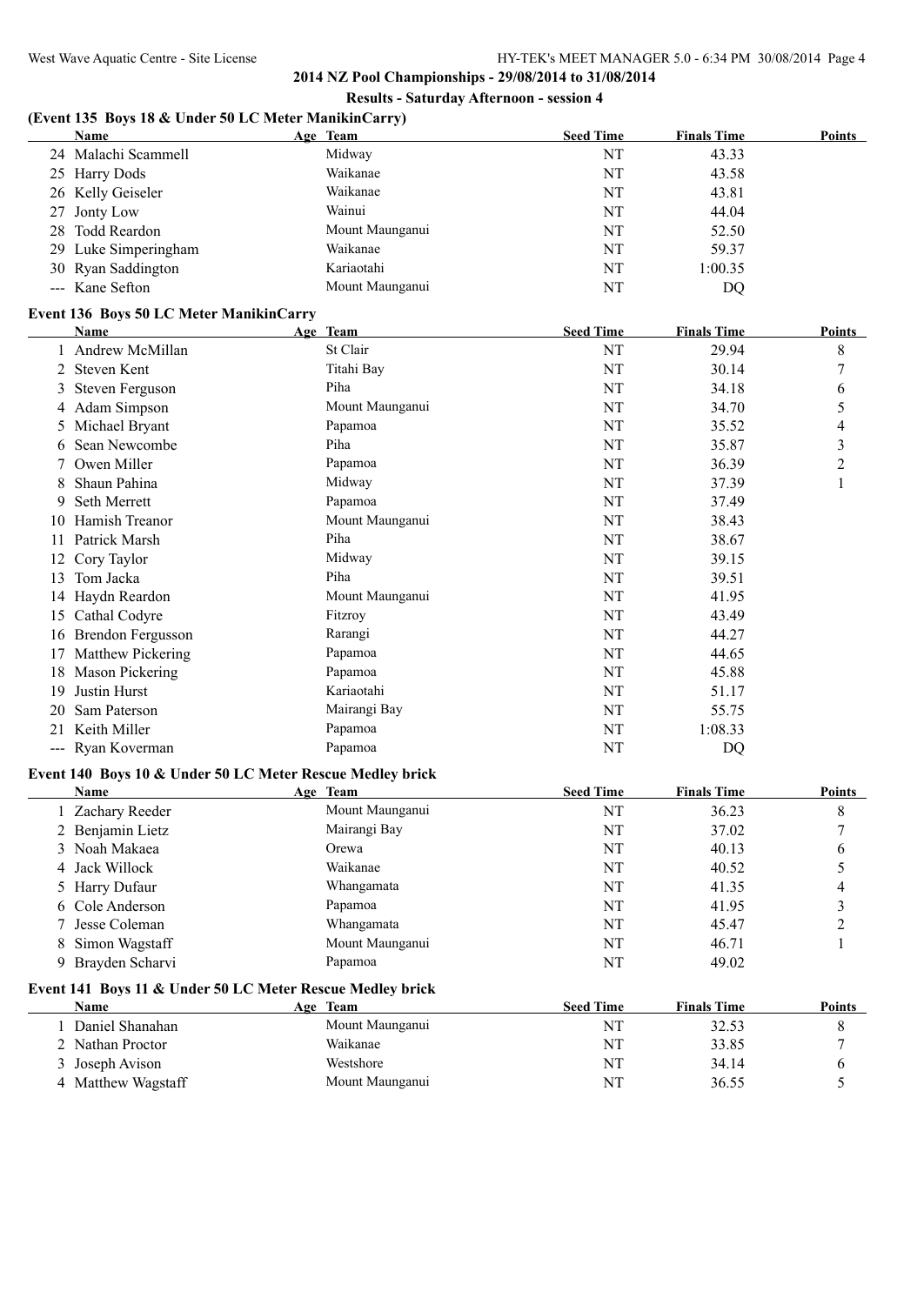# **(Event 141 Boys 11 & Under 50 LC Meter Rescue Medley brick)**

|    | <b>Name</b>               | Age Team     | <b>Seed Time</b> | <b>Finals Time</b> | <b>Points</b>  |
|----|---------------------------|--------------|------------------|--------------------|----------------|
|    | 5 Samuel Poching          | Mairangi Bay | NT               | 37.39              | 4              |
|    | 6 Tom Van Kregten         | Waikanae     | NT               | 39.02              | 3              |
|    | 7 Nicolas Proffit         | Waikanae     | NT               | 39.29              | $\overline{2}$ |
|    | 8 Liam Davoren            | Papamoa      | NT               | 39.48              |                |
|    | 9 Conor McCarthy          | Papamoa      | NT               | 39.52              |                |
|    | 10 James Kramer-Pickering | Papamoa      | NT               | 39.99              |                |
|    | 11 Conor McDermott        | Red Beach    | NT               | 40.04              |                |
|    | 12 Finbar Chesney         | Lyall Bay    | NT               | 40.33              |                |
| 13 | Angus Porter              | Papamoa      | NT               | 40.59              |                |
| 14 | Dominic Piceno            | Omanu        | NT               | 40.81              |                |
| 15 | Benjamin Reshef           | Mairangi Bay | NT               | 41.48              |                |
|    | 16 Harry Allan            | Waikanae     | NT               | 41.64              |                |
| 17 | Daniel Benzie             | Mairangi Bay | NT               | 42.67              |                |
|    | 18 Henry Williams         | Red Beach    | NT               | 44.18              |                |

# **Event 142 Boys 12 & Under 50 LC Meter Rescue Medley brick**

|    | <b>Name</b>                                               | Age Team              | <b>Seed Time</b> | <b>Finals Time</b> | <b>Points</b>  |
|----|-----------------------------------------------------------|-----------------------|------------------|--------------------|----------------|
|    | 1 Michael Pickett                                         | Waikanae              | NT               | 30.88              | 8              |
|    | 2 Lewis Farr                                              | Papamoa               | NT               | 31.61              | $\overline{7}$ |
| 3  | Max Millington                                            | Papamoa               | NT               | 32.12              | 6              |
| 4  | Sam Dingle                                                | New Plymouth Old Boys | NT               | 32.99              | 5              |
| 5. | Jonathan Selman                                           | Red Beach             | NT               | 33.63              | 4              |
| 6  | <b>Travis Mitchell</b>                                    | Waikanae              | NT               | 33.74              | 3              |
|    | Thomas-Kokoro Frost                                       | Otaki                 | NT               | 34.14              | $\overline{c}$ |
|    | 8 Damien Doyle                                            | Otaki                 | NT               | 34.24              | $\mathbf{1}$   |
| 9  | James Denny-Galo                                          | Waikanae              | NT               | 35.38              |                |
|    | 10 Liam Iggo                                              | Lyall Bay             | NT               | 35.44              |                |
| 11 | Charlie Dods                                              | Waikanae              | NT               | 35.48              |                |
|    | 12 Matthew Denvir                                         | Red Beach             | NT               | 36.06              |                |
| 13 | <b>Wynton Brick</b>                                       | Mairangi Bay          | NT               | 36.12              |                |
|    | 14 Harrison Burns                                         | Mount Maunganui       | NT               | 36.45              |                |
|    | 15 Patrick Makgill                                        | 12 Red Beach          | NT               | 36.87              |                |
| 16 | Joe Collins                                               | Fitzroy               | NT               | 37.14              |                |
| 17 | Finn Brimelow                                             | Fitzroy               | NT               | 38.68              |                |
| 18 | Noah Collier                                              | Wainui                | NT               | 38.71              |                |
| 19 | Finn Anderson                                             | Papamoa               | NT               | 38.83              |                |
|    | 20 Lewis Park                                             | Fitzroy               | NT               | 39.10              |                |
|    | 21 Dominic Godfrey                                        | Sumner                | NT               | 39.48              |                |
|    | 22 Ryan Clough                                            | Fitzroy               | NT               | 40.15              |                |
| 23 | Toby Hunt                                                 | Lyall Bay             | NT               | 41.15              |                |
|    | 24 Hector Munro                                           | Mount Maunganui       | NT               | 41.71              |                |
| 25 | Joshua Green                                              | Mairangi Bay          | NT               | 43.69              |                |
|    | 26 Zavier Low                                             | Wainui                | NT               | 44.95              |                |
|    | 27 Dylan Scharvi                                          | Papamoa               | NT               | 44.99              |                |
|    | 28 Cameron Keenan                                         | Lyall Bay             | NT               | 46.74              |                |
| 29 | Jack Price                                                | Mairangi Bay          | NT               | 47.00              |                |
|    | --- Mitchell Armstrong                                    | Piha                  | NT               | <b>DNF</b>         |                |
|    | Event 143 Boys 13 & Under 50 LC Meter Rescue medley brick |                       |                  |                    |                |
|    | Name                                                      | Age Team              | <b>Seed Time</b> | <b>Finals Time</b> | <b>Points</b>  |
|    | 1 Liam Moffatt                                            | Papamoa               | NT               | 28.57              | 8              |
|    | 2 Lochlainn O'Connor                                      | Mount Maunganui       | NT               | 28.82              | 7              |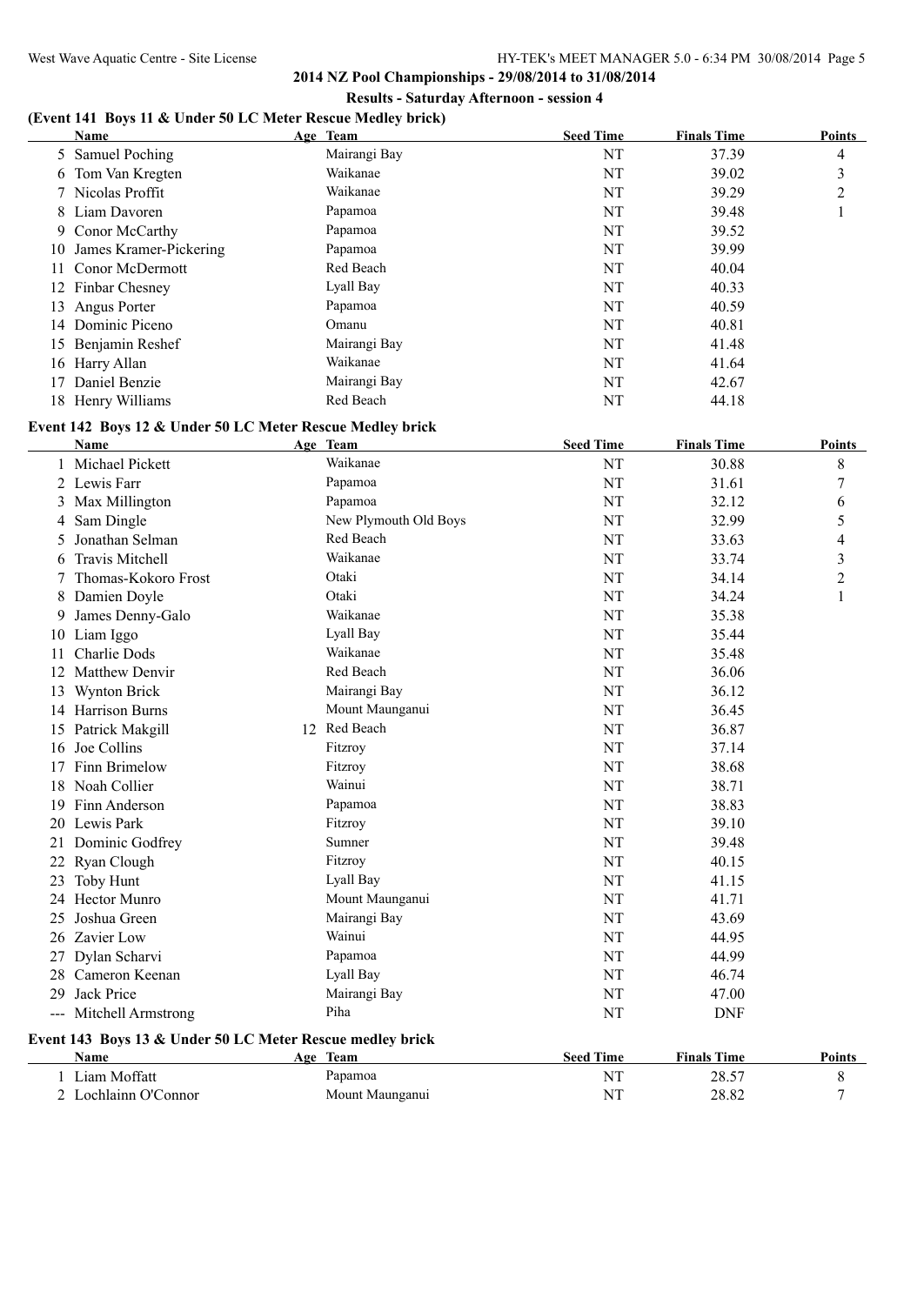**2014 NZ Pool Championships - 29/08/2014 to 31/08/2014 Results - Saturday Afternoon - session 4**

## **(Event 143 Boys 13 & Under 50 LC Meter Rescue medley brick)**

| New Plymouth Old Boys<br>NT<br>3 Matthew Meuli<br>30.76<br>6<br>Lyall Bay<br>NT<br>5<br>30.81<br>Atakura Julian<br>4<br>Tom Wilson<br>NT<br>Papamoa<br>30.88<br>4<br>5.<br>Luther Maxwell<br>Lyall Bay<br>NT<br>31.45<br>3<br>6<br>Thomas Hart<br>Waikanae<br>NT<br>31.54<br>2<br>Waikanae<br>Matthew Proffit<br>NT<br>32.04<br>1<br>Red Beach<br>NT<br>32.64<br>9 Levi Ata<br>Sam Ratima<br>Mount Maunganui<br>NT<br>33.42<br>10<br>Zac Cooke<br>Piha<br>NT<br>33.47<br>11.<br>Mount Maunganui<br>NT<br>Tamarau Kipa<br>33.53<br>12<br>Jacob Babb<br>Rarangi<br>NT<br>34.41<br>13<br>14 Jack Dufaur<br>Whangamata<br>NT<br>34.46<br>Waikanae<br>Te Haukopa Ehau-Taumaunu<br>NT<br>34.67<br>15<br>Mairangi Bay<br>16 Nathan Salt<br>35.21<br>NT<br>Waikanae<br>Sam Middleton<br>NT<br>35.65<br>17<br>Fitzroy<br>NT<br>Theo Johnsen<br>36.07<br>18<br>Mairangi Bay<br>NT<br>36.29<br>Zachariah Stewart<br>19<br>Red Beach<br>NT<br>36.63<br>20 Max Boocock<br>Piha<br>36.77<br>21 Taine Slaughter<br>NT<br>Lyall Bay<br>NT<br>36.89<br>22 Liam Chesney<br>Kariaotahi<br>23 Ryan Anderson<br>NT<br>38.07<br>24 Andrej Fuscic<br>Pauanui<br>NT<br>38.29<br>Red Beach<br>--- Dylan McDermott<br>NT<br><b>DQ</b><br>Piha<br>--- Tovia Patelesio<br>NT<br>DQ<br>Event 144 Boys 15 & Under 100 LC Meter RescueMedleyManikin<br><b>Seed Time</b><br><b>Finals Time</b><br>Name<br>Age Team<br><b>Points</b><br>1 Daniel Barron<br>8<br>Mount Maunganui<br>NT<br>1:17.48<br>Sumner<br>Seb Johnson<br>NT<br>7<br>1:20.44<br>$\overline{2}$<br>3 Flynn Campbell-Scott<br>NT<br>Whangamata<br>1:23.53<br>6<br>Oscar Williams<br>Whangamata<br>1:25.99<br>5<br>NT<br>4<br>Isaac Marshall<br>Mount Maunganui<br>NT<br>1:26.20<br>4<br>5<br>Marshall Wells<br>Papamoa<br>NT<br>1:27.16<br>3<br>6<br>Whakatane<br>John Clark<br>NT<br>1:28.34<br>2<br>7<br>Sam Johnston<br>NT<br>1:30.03<br>Papamoa<br>1<br>Joshua Brown<br>Mairangi Bay<br>NT<br>1:30.20<br>9.<br>NT<br>10 Harrison Tucker<br>Sumner<br>1:31.56<br>Midway<br>NT<br><b>Blake Brown</b><br>1:31.91<br>11<br>Papamoa<br>NT<br>1:39.67<br>12 Mitch Cowdrey<br>Sumner<br>$\rm{NT}$<br>13 Mitchell McClurg<br>1:41.99<br>Max McCallum<br>Fitzroy<br>$\rm{NT}$<br>1:45.73<br>14<br>Piha<br>Jack Gordon<br>$\rm{NT}$<br>1:48.40<br>15<br>Piha<br>16 Oscar Dove<br>NT<br>1:49.50<br>Red Beach<br>Hamish Gledhill<br>NT<br>1:49.56<br>17<br>18 Harry Fergus<br>Sumner<br>NT<br>1:51.74<br>Piha<br><b>Ryan Delaney</b><br>$\rm{NT}$<br>1:54.62<br>19<br><b>Brodie Campbell</b><br>Red Beach<br>1:58.05<br>NT<br>20<br>Sam Readman<br>Red Beach<br>1:58.72<br>NT<br>21<br>Red Beach<br>Harry Mellor<br>NT<br>DQ<br>$\qquad \qquad \cdots$<br>Red Beach<br>Harry Pearce<br>NT<br>DQ<br>$\qquad \qquad \cdots$<br>Liam Simes<br>Lyall Bay<br>NT<br>DQ<br>Mairangi Bay<br>--- Benjamin Coombes<br>NT<br><b>DQ</b> | Name | Age Team | <b>Seed Time</b> | <b>Finals Time</b> | <b>Points</b> |
|-----------------------------------------------------------------------------------------------------------------------------------------------------------------------------------------------------------------------------------------------------------------------------------------------------------------------------------------------------------------------------------------------------------------------------------------------------------------------------------------------------------------------------------------------------------------------------------------------------------------------------------------------------------------------------------------------------------------------------------------------------------------------------------------------------------------------------------------------------------------------------------------------------------------------------------------------------------------------------------------------------------------------------------------------------------------------------------------------------------------------------------------------------------------------------------------------------------------------------------------------------------------------------------------------------------------------------------------------------------------------------------------------------------------------------------------------------------------------------------------------------------------------------------------------------------------------------------------------------------------------------------------------------------------------------------------------------------------------------------------------------------------------------------------------------------------------------------------------------------------------------------------------------------------------------------------------------------------------------------------------------------------------------------------------------------------------------------------------------------------------------------------------------------------------------------------------------------------------------------------------------------------------------------------------------------------------------------------------------------------------------------------------------------------------------------------------------------------------------------------------------------------------------------------------------------------------------------------------------------------------------------------------------------------------------------------------------------------------------------------------------------------------------------------------------------------------------------------------------|------|----------|------------------|--------------------|---------------|
|                                                                                                                                                                                                                                                                                                                                                                                                                                                                                                                                                                                                                                                                                                                                                                                                                                                                                                                                                                                                                                                                                                                                                                                                                                                                                                                                                                                                                                                                                                                                                                                                                                                                                                                                                                                                                                                                                                                                                                                                                                                                                                                                                                                                                                                                                                                                                                                                                                                                                                                                                                                                                                                                                                                                                                                                                                                     |      |          |                  |                    |               |
|                                                                                                                                                                                                                                                                                                                                                                                                                                                                                                                                                                                                                                                                                                                                                                                                                                                                                                                                                                                                                                                                                                                                                                                                                                                                                                                                                                                                                                                                                                                                                                                                                                                                                                                                                                                                                                                                                                                                                                                                                                                                                                                                                                                                                                                                                                                                                                                                                                                                                                                                                                                                                                                                                                                                                                                                                                                     |      |          |                  |                    |               |
|                                                                                                                                                                                                                                                                                                                                                                                                                                                                                                                                                                                                                                                                                                                                                                                                                                                                                                                                                                                                                                                                                                                                                                                                                                                                                                                                                                                                                                                                                                                                                                                                                                                                                                                                                                                                                                                                                                                                                                                                                                                                                                                                                                                                                                                                                                                                                                                                                                                                                                                                                                                                                                                                                                                                                                                                                                                     |      |          |                  |                    |               |
|                                                                                                                                                                                                                                                                                                                                                                                                                                                                                                                                                                                                                                                                                                                                                                                                                                                                                                                                                                                                                                                                                                                                                                                                                                                                                                                                                                                                                                                                                                                                                                                                                                                                                                                                                                                                                                                                                                                                                                                                                                                                                                                                                                                                                                                                                                                                                                                                                                                                                                                                                                                                                                                                                                                                                                                                                                                     |      |          |                  |                    |               |
|                                                                                                                                                                                                                                                                                                                                                                                                                                                                                                                                                                                                                                                                                                                                                                                                                                                                                                                                                                                                                                                                                                                                                                                                                                                                                                                                                                                                                                                                                                                                                                                                                                                                                                                                                                                                                                                                                                                                                                                                                                                                                                                                                                                                                                                                                                                                                                                                                                                                                                                                                                                                                                                                                                                                                                                                                                                     |      |          |                  |                    |               |
|                                                                                                                                                                                                                                                                                                                                                                                                                                                                                                                                                                                                                                                                                                                                                                                                                                                                                                                                                                                                                                                                                                                                                                                                                                                                                                                                                                                                                                                                                                                                                                                                                                                                                                                                                                                                                                                                                                                                                                                                                                                                                                                                                                                                                                                                                                                                                                                                                                                                                                                                                                                                                                                                                                                                                                                                                                                     |      |          |                  |                    |               |
|                                                                                                                                                                                                                                                                                                                                                                                                                                                                                                                                                                                                                                                                                                                                                                                                                                                                                                                                                                                                                                                                                                                                                                                                                                                                                                                                                                                                                                                                                                                                                                                                                                                                                                                                                                                                                                                                                                                                                                                                                                                                                                                                                                                                                                                                                                                                                                                                                                                                                                                                                                                                                                                                                                                                                                                                                                                     |      |          |                  |                    |               |
|                                                                                                                                                                                                                                                                                                                                                                                                                                                                                                                                                                                                                                                                                                                                                                                                                                                                                                                                                                                                                                                                                                                                                                                                                                                                                                                                                                                                                                                                                                                                                                                                                                                                                                                                                                                                                                                                                                                                                                                                                                                                                                                                                                                                                                                                                                                                                                                                                                                                                                                                                                                                                                                                                                                                                                                                                                                     |      |          |                  |                    |               |
|                                                                                                                                                                                                                                                                                                                                                                                                                                                                                                                                                                                                                                                                                                                                                                                                                                                                                                                                                                                                                                                                                                                                                                                                                                                                                                                                                                                                                                                                                                                                                                                                                                                                                                                                                                                                                                                                                                                                                                                                                                                                                                                                                                                                                                                                                                                                                                                                                                                                                                                                                                                                                                                                                                                                                                                                                                                     |      |          |                  |                    |               |
|                                                                                                                                                                                                                                                                                                                                                                                                                                                                                                                                                                                                                                                                                                                                                                                                                                                                                                                                                                                                                                                                                                                                                                                                                                                                                                                                                                                                                                                                                                                                                                                                                                                                                                                                                                                                                                                                                                                                                                                                                                                                                                                                                                                                                                                                                                                                                                                                                                                                                                                                                                                                                                                                                                                                                                                                                                                     |      |          |                  |                    |               |
|                                                                                                                                                                                                                                                                                                                                                                                                                                                                                                                                                                                                                                                                                                                                                                                                                                                                                                                                                                                                                                                                                                                                                                                                                                                                                                                                                                                                                                                                                                                                                                                                                                                                                                                                                                                                                                                                                                                                                                                                                                                                                                                                                                                                                                                                                                                                                                                                                                                                                                                                                                                                                                                                                                                                                                                                                                                     |      |          |                  |                    |               |
|                                                                                                                                                                                                                                                                                                                                                                                                                                                                                                                                                                                                                                                                                                                                                                                                                                                                                                                                                                                                                                                                                                                                                                                                                                                                                                                                                                                                                                                                                                                                                                                                                                                                                                                                                                                                                                                                                                                                                                                                                                                                                                                                                                                                                                                                                                                                                                                                                                                                                                                                                                                                                                                                                                                                                                                                                                                     |      |          |                  |                    |               |
|                                                                                                                                                                                                                                                                                                                                                                                                                                                                                                                                                                                                                                                                                                                                                                                                                                                                                                                                                                                                                                                                                                                                                                                                                                                                                                                                                                                                                                                                                                                                                                                                                                                                                                                                                                                                                                                                                                                                                                                                                                                                                                                                                                                                                                                                                                                                                                                                                                                                                                                                                                                                                                                                                                                                                                                                                                                     |      |          |                  |                    |               |
|                                                                                                                                                                                                                                                                                                                                                                                                                                                                                                                                                                                                                                                                                                                                                                                                                                                                                                                                                                                                                                                                                                                                                                                                                                                                                                                                                                                                                                                                                                                                                                                                                                                                                                                                                                                                                                                                                                                                                                                                                                                                                                                                                                                                                                                                                                                                                                                                                                                                                                                                                                                                                                                                                                                                                                                                                                                     |      |          |                  |                    |               |
|                                                                                                                                                                                                                                                                                                                                                                                                                                                                                                                                                                                                                                                                                                                                                                                                                                                                                                                                                                                                                                                                                                                                                                                                                                                                                                                                                                                                                                                                                                                                                                                                                                                                                                                                                                                                                                                                                                                                                                                                                                                                                                                                                                                                                                                                                                                                                                                                                                                                                                                                                                                                                                                                                                                                                                                                                                                     |      |          |                  |                    |               |
|                                                                                                                                                                                                                                                                                                                                                                                                                                                                                                                                                                                                                                                                                                                                                                                                                                                                                                                                                                                                                                                                                                                                                                                                                                                                                                                                                                                                                                                                                                                                                                                                                                                                                                                                                                                                                                                                                                                                                                                                                                                                                                                                                                                                                                                                                                                                                                                                                                                                                                                                                                                                                                                                                                                                                                                                                                                     |      |          |                  |                    |               |
|                                                                                                                                                                                                                                                                                                                                                                                                                                                                                                                                                                                                                                                                                                                                                                                                                                                                                                                                                                                                                                                                                                                                                                                                                                                                                                                                                                                                                                                                                                                                                                                                                                                                                                                                                                                                                                                                                                                                                                                                                                                                                                                                                                                                                                                                                                                                                                                                                                                                                                                                                                                                                                                                                                                                                                                                                                                     |      |          |                  |                    |               |
|                                                                                                                                                                                                                                                                                                                                                                                                                                                                                                                                                                                                                                                                                                                                                                                                                                                                                                                                                                                                                                                                                                                                                                                                                                                                                                                                                                                                                                                                                                                                                                                                                                                                                                                                                                                                                                                                                                                                                                                                                                                                                                                                                                                                                                                                                                                                                                                                                                                                                                                                                                                                                                                                                                                                                                                                                                                     |      |          |                  |                    |               |
|                                                                                                                                                                                                                                                                                                                                                                                                                                                                                                                                                                                                                                                                                                                                                                                                                                                                                                                                                                                                                                                                                                                                                                                                                                                                                                                                                                                                                                                                                                                                                                                                                                                                                                                                                                                                                                                                                                                                                                                                                                                                                                                                                                                                                                                                                                                                                                                                                                                                                                                                                                                                                                                                                                                                                                                                                                                     |      |          |                  |                    |               |
|                                                                                                                                                                                                                                                                                                                                                                                                                                                                                                                                                                                                                                                                                                                                                                                                                                                                                                                                                                                                                                                                                                                                                                                                                                                                                                                                                                                                                                                                                                                                                                                                                                                                                                                                                                                                                                                                                                                                                                                                                                                                                                                                                                                                                                                                                                                                                                                                                                                                                                                                                                                                                                                                                                                                                                                                                                                     |      |          |                  |                    |               |
|                                                                                                                                                                                                                                                                                                                                                                                                                                                                                                                                                                                                                                                                                                                                                                                                                                                                                                                                                                                                                                                                                                                                                                                                                                                                                                                                                                                                                                                                                                                                                                                                                                                                                                                                                                                                                                                                                                                                                                                                                                                                                                                                                                                                                                                                                                                                                                                                                                                                                                                                                                                                                                                                                                                                                                                                                                                     |      |          |                  |                    |               |
|                                                                                                                                                                                                                                                                                                                                                                                                                                                                                                                                                                                                                                                                                                                                                                                                                                                                                                                                                                                                                                                                                                                                                                                                                                                                                                                                                                                                                                                                                                                                                                                                                                                                                                                                                                                                                                                                                                                                                                                                                                                                                                                                                                                                                                                                                                                                                                                                                                                                                                                                                                                                                                                                                                                                                                                                                                                     |      |          |                  |                    |               |
|                                                                                                                                                                                                                                                                                                                                                                                                                                                                                                                                                                                                                                                                                                                                                                                                                                                                                                                                                                                                                                                                                                                                                                                                                                                                                                                                                                                                                                                                                                                                                                                                                                                                                                                                                                                                                                                                                                                                                                                                                                                                                                                                                                                                                                                                                                                                                                                                                                                                                                                                                                                                                                                                                                                                                                                                                                                     |      |          |                  |                    |               |
|                                                                                                                                                                                                                                                                                                                                                                                                                                                                                                                                                                                                                                                                                                                                                                                                                                                                                                                                                                                                                                                                                                                                                                                                                                                                                                                                                                                                                                                                                                                                                                                                                                                                                                                                                                                                                                                                                                                                                                                                                                                                                                                                                                                                                                                                                                                                                                                                                                                                                                                                                                                                                                                                                                                                                                                                                                                     |      |          |                  |                    |               |
|                                                                                                                                                                                                                                                                                                                                                                                                                                                                                                                                                                                                                                                                                                                                                                                                                                                                                                                                                                                                                                                                                                                                                                                                                                                                                                                                                                                                                                                                                                                                                                                                                                                                                                                                                                                                                                                                                                                                                                                                                                                                                                                                                                                                                                                                                                                                                                                                                                                                                                                                                                                                                                                                                                                                                                                                                                                     |      |          |                  |                    |               |
|                                                                                                                                                                                                                                                                                                                                                                                                                                                                                                                                                                                                                                                                                                                                                                                                                                                                                                                                                                                                                                                                                                                                                                                                                                                                                                                                                                                                                                                                                                                                                                                                                                                                                                                                                                                                                                                                                                                                                                                                                                                                                                                                                                                                                                                                                                                                                                                                                                                                                                                                                                                                                                                                                                                                                                                                                                                     |      |          |                  |                    |               |
|                                                                                                                                                                                                                                                                                                                                                                                                                                                                                                                                                                                                                                                                                                                                                                                                                                                                                                                                                                                                                                                                                                                                                                                                                                                                                                                                                                                                                                                                                                                                                                                                                                                                                                                                                                                                                                                                                                                                                                                                                                                                                                                                                                                                                                                                                                                                                                                                                                                                                                                                                                                                                                                                                                                                                                                                                                                     |      |          |                  |                    |               |
|                                                                                                                                                                                                                                                                                                                                                                                                                                                                                                                                                                                                                                                                                                                                                                                                                                                                                                                                                                                                                                                                                                                                                                                                                                                                                                                                                                                                                                                                                                                                                                                                                                                                                                                                                                                                                                                                                                                                                                                                                                                                                                                                                                                                                                                                                                                                                                                                                                                                                                                                                                                                                                                                                                                                                                                                                                                     |      |          |                  |                    |               |
|                                                                                                                                                                                                                                                                                                                                                                                                                                                                                                                                                                                                                                                                                                                                                                                                                                                                                                                                                                                                                                                                                                                                                                                                                                                                                                                                                                                                                                                                                                                                                                                                                                                                                                                                                                                                                                                                                                                                                                                                                                                                                                                                                                                                                                                                                                                                                                                                                                                                                                                                                                                                                                                                                                                                                                                                                                                     |      |          |                  |                    |               |
|                                                                                                                                                                                                                                                                                                                                                                                                                                                                                                                                                                                                                                                                                                                                                                                                                                                                                                                                                                                                                                                                                                                                                                                                                                                                                                                                                                                                                                                                                                                                                                                                                                                                                                                                                                                                                                                                                                                                                                                                                                                                                                                                                                                                                                                                                                                                                                                                                                                                                                                                                                                                                                                                                                                                                                                                                                                     |      |          |                  |                    |               |
|                                                                                                                                                                                                                                                                                                                                                                                                                                                                                                                                                                                                                                                                                                                                                                                                                                                                                                                                                                                                                                                                                                                                                                                                                                                                                                                                                                                                                                                                                                                                                                                                                                                                                                                                                                                                                                                                                                                                                                                                                                                                                                                                                                                                                                                                                                                                                                                                                                                                                                                                                                                                                                                                                                                                                                                                                                                     |      |          |                  |                    |               |
|                                                                                                                                                                                                                                                                                                                                                                                                                                                                                                                                                                                                                                                                                                                                                                                                                                                                                                                                                                                                                                                                                                                                                                                                                                                                                                                                                                                                                                                                                                                                                                                                                                                                                                                                                                                                                                                                                                                                                                                                                                                                                                                                                                                                                                                                                                                                                                                                                                                                                                                                                                                                                                                                                                                                                                                                                                                     |      |          |                  |                    |               |
|                                                                                                                                                                                                                                                                                                                                                                                                                                                                                                                                                                                                                                                                                                                                                                                                                                                                                                                                                                                                                                                                                                                                                                                                                                                                                                                                                                                                                                                                                                                                                                                                                                                                                                                                                                                                                                                                                                                                                                                                                                                                                                                                                                                                                                                                                                                                                                                                                                                                                                                                                                                                                                                                                                                                                                                                                                                     |      |          |                  |                    |               |
|                                                                                                                                                                                                                                                                                                                                                                                                                                                                                                                                                                                                                                                                                                                                                                                                                                                                                                                                                                                                                                                                                                                                                                                                                                                                                                                                                                                                                                                                                                                                                                                                                                                                                                                                                                                                                                                                                                                                                                                                                                                                                                                                                                                                                                                                                                                                                                                                                                                                                                                                                                                                                                                                                                                                                                                                                                                     |      |          |                  |                    |               |
|                                                                                                                                                                                                                                                                                                                                                                                                                                                                                                                                                                                                                                                                                                                                                                                                                                                                                                                                                                                                                                                                                                                                                                                                                                                                                                                                                                                                                                                                                                                                                                                                                                                                                                                                                                                                                                                                                                                                                                                                                                                                                                                                                                                                                                                                                                                                                                                                                                                                                                                                                                                                                                                                                                                                                                                                                                                     |      |          |                  |                    |               |
|                                                                                                                                                                                                                                                                                                                                                                                                                                                                                                                                                                                                                                                                                                                                                                                                                                                                                                                                                                                                                                                                                                                                                                                                                                                                                                                                                                                                                                                                                                                                                                                                                                                                                                                                                                                                                                                                                                                                                                                                                                                                                                                                                                                                                                                                                                                                                                                                                                                                                                                                                                                                                                                                                                                                                                                                                                                     |      |          |                  |                    |               |
|                                                                                                                                                                                                                                                                                                                                                                                                                                                                                                                                                                                                                                                                                                                                                                                                                                                                                                                                                                                                                                                                                                                                                                                                                                                                                                                                                                                                                                                                                                                                                                                                                                                                                                                                                                                                                                                                                                                                                                                                                                                                                                                                                                                                                                                                                                                                                                                                                                                                                                                                                                                                                                                                                                                                                                                                                                                     |      |          |                  |                    |               |
|                                                                                                                                                                                                                                                                                                                                                                                                                                                                                                                                                                                                                                                                                                                                                                                                                                                                                                                                                                                                                                                                                                                                                                                                                                                                                                                                                                                                                                                                                                                                                                                                                                                                                                                                                                                                                                                                                                                                                                                                                                                                                                                                                                                                                                                                                                                                                                                                                                                                                                                                                                                                                                                                                                                                                                                                                                                     |      |          |                  |                    |               |
|                                                                                                                                                                                                                                                                                                                                                                                                                                                                                                                                                                                                                                                                                                                                                                                                                                                                                                                                                                                                                                                                                                                                                                                                                                                                                                                                                                                                                                                                                                                                                                                                                                                                                                                                                                                                                                                                                                                                                                                                                                                                                                                                                                                                                                                                                                                                                                                                                                                                                                                                                                                                                                                                                                                                                                                                                                                     |      |          |                  |                    |               |
|                                                                                                                                                                                                                                                                                                                                                                                                                                                                                                                                                                                                                                                                                                                                                                                                                                                                                                                                                                                                                                                                                                                                                                                                                                                                                                                                                                                                                                                                                                                                                                                                                                                                                                                                                                                                                                                                                                                                                                                                                                                                                                                                                                                                                                                                                                                                                                                                                                                                                                                                                                                                                                                                                                                                                                                                                                                     |      |          |                  |                    |               |
|                                                                                                                                                                                                                                                                                                                                                                                                                                                                                                                                                                                                                                                                                                                                                                                                                                                                                                                                                                                                                                                                                                                                                                                                                                                                                                                                                                                                                                                                                                                                                                                                                                                                                                                                                                                                                                                                                                                                                                                                                                                                                                                                                                                                                                                                                                                                                                                                                                                                                                                                                                                                                                                                                                                                                                                                                                                     |      |          |                  |                    |               |
|                                                                                                                                                                                                                                                                                                                                                                                                                                                                                                                                                                                                                                                                                                                                                                                                                                                                                                                                                                                                                                                                                                                                                                                                                                                                                                                                                                                                                                                                                                                                                                                                                                                                                                                                                                                                                                                                                                                                                                                                                                                                                                                                                                                                                                                                                                                                                                                                                                                                                                                                                                                                                                                                                                                                                                                                                                                     |      |          |                  |                    |               |
|                                                                                                                                                                                                                                                                                                                                                                                                                                                                                                                                                                                                                                                                                                                                                                                                                                                                                                                                                                                                                                                                                                                                                                                                                                                                                                                                                                                                                                                                                                                                                                                                                                                                                                                                                                                                                                                                                                                                                                                                                                                                                                                                                                                                                                                                                                                                                                                                                                                                                                                                                                                                                                                                                                                                                                                                                                                     |      |          |                  |                    |               |
|                                                                                                                                                                                                                                                                                                                                                                                                                                                                                                                                                                                                                                                                                                                                                                                                                                                                                                                                                                                                                                                                                                                                                                                                                                                                                                                                                                                                                                                                                                                                                                                                                                                                                                                                                                                                                                                                                                                                                                                                                                                                                                                                                                                                                                                                                                                                                                                                                                                                                                                                                                                                                                                                                                                                                                                                                                                     |      |          |                  |                    |               |
|                                                                                                                                                                                                                                                                                                                                                                                                                                                                                                                                                                                                                                                                                                                                                                                                                                                                                                                                                                                                                                                                                                                                                                                                                                                                                                                                                                                                                                                                                                                                                                                                                                                                                                                                                                                                                                                                                                                                                                                                                                                                                                                                                                                                                                                                                                                                                                                                                                                                                                                                                                                                                                                                                                                                                                                                                                                     |      |          |                  |                    |               |
|                                                                                                                                                                                                                                                                                                                                                                                                                                                                                                                                                                                                                                                                                                                                                                                                                                                                                                                                                                                                                                                                                                                                                                                                                                                                                                                                                                                                                                                                                                                                                                                                                                                                                                                                                                                                                                                                                                                                                                                                                                                                                                                                                                                                                                                                                                                                                                                                                                                                                                                                                                                                                                                                                                                                                                                                                                                     |      |          |                  |                    |               |
|                                                                                                                                                                                                                                                                                                                                                                                                                                                                                                                                                                                                                                                                                                                                                                                                                                                                                                                                                                                                                                                                                                                                                                                                                                                                                                                                                                                                                                                                                                                                                                                                                                                                                                                                                                                                                                                                                                                                                                                                                                                                                                                                                                                                                                                                                                                                                                                                                                                                                                                                                                                                                                                                                                                                                                                                                                                     |      |          |                  |                    |               |
|                                                                                                                                                                                                                                                                                                                                                                                                                                                                                                                                                                                                                                                                                                                                                                                                                                                                                                                                                                                                                                                                                                                                                                                                                                                                                                                                                                                                                                                                                                                                                                                                                                                                                                                                                                                                                                                                                                                                                                                                                                                                                                                                                                                                                                                                                                                                                                                                                                                                                                                                                                                                                                                                                                                                                                                                                                                     |      |          |                  |                    |               |
|                                                                                                                                                                                                                                                                                                                                                                                                                                                                                                                                                                                                                                                                                                                                                                                                                                                                                                                                                                                                                                                                                                                                                                                                                                                                                                                                                                                                                                                                                                                                                                                                                                                                                                                                                                                                                                                                                                                                                                                                                                                                                                                                                                                                                                                                                                                                                                                                                                                                                                                                                                                                                                                                                                                                                                                                                                                     |      |          |                  |                    |               |
|                                                                                                                                                                                                                                                                                                                                                                                                                                                                                                                                                                                                                                                                                                                                                                                                                                                                                                                                                                                                                                                                                                                                                                                                                                                                                                                                                                                                                                                                                                                                                                                                                                                                                                                                                                                                                                                                                                                                                                                                                                                                                                                                                                                                                                                                                                                                                                                                                                                                                                                                                                                                                                                                                                                                                                                                                                                     |      |          |                  |                    |               |
|                                                                                                                                                                                                                                                                                                                                                                                                                                                                                                                                                                                                                                                                                                                                                                                                                                                                                                                                                                                                                                                                                                                                                                                                                                                                                                                                                                                                                                                                                                                                                                                                                                                                                                                                                                                                                                                                                                                                                                                                                                                                                                                                                                                                                                                                                                                                                                                                                                                                                                                                                                                                                                                                                                                                                                                                                                                     |      |          |                  |                    |               |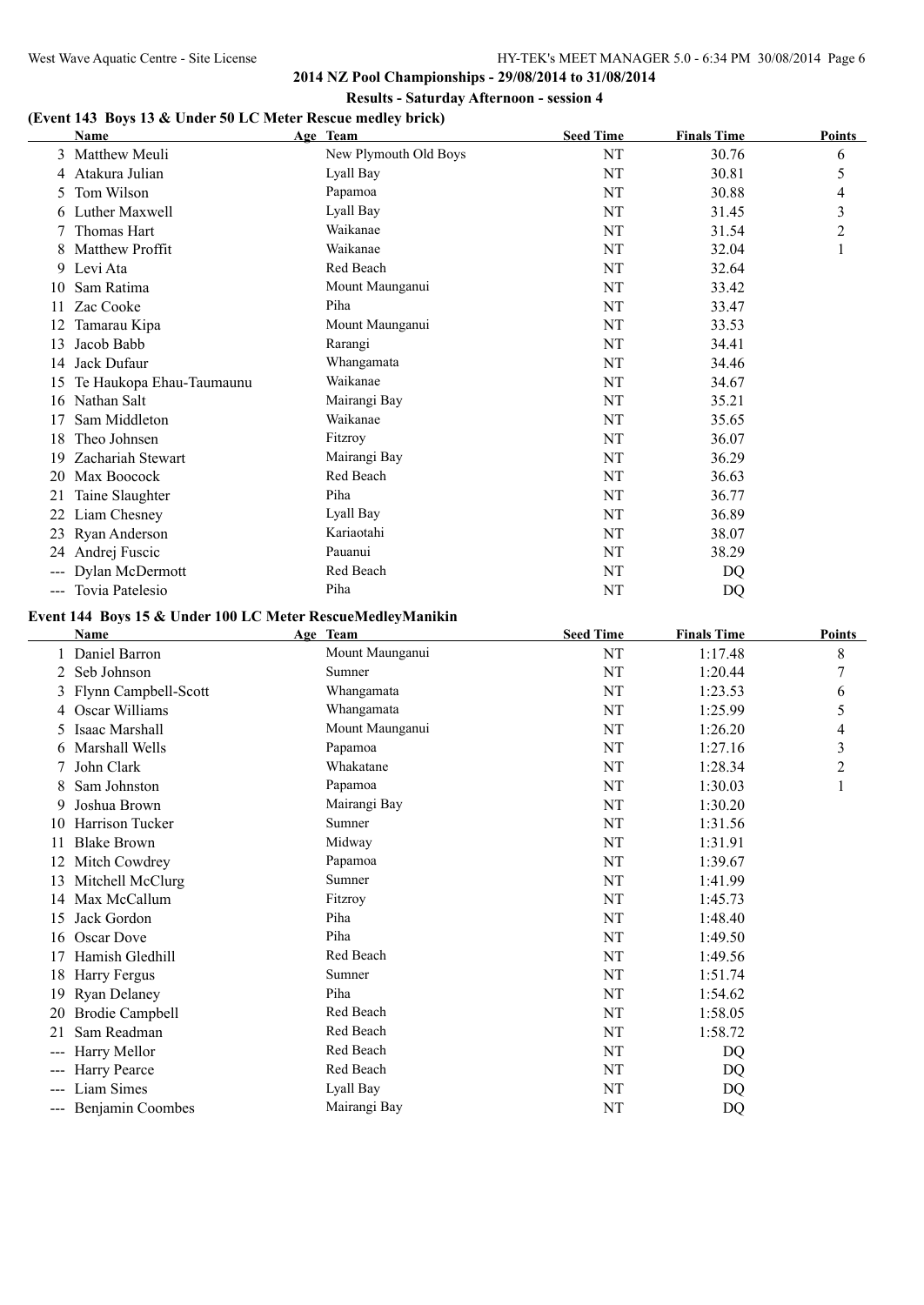$\overline{a}$ 

**2014 NZ Pool Championships - 29/08/2014 to 31/08/2014 Results - Saturday Afternoon - session 4**

# **(Event 144 Boys 15 & Under 100 LC Meter RescueMedleyManikin)**

| <b>Name</b>             | Age Team              | <b>Seed Time</b> | <b>Finals Time</b> | <b>Points</b> |
|-------------------------|-----------------------|------------------|--------------------|---------------|
| --- Hunter Pethers-Boak | Mairangi Bay          | NT               | DQ                 |               |
| --- Joe Holloway        | Mairangi Bay          | NT               | DO                 |               |
| --- Jack Dingle         | New Plymouth Old Boys | NT               | DQ                 |               |
| --- Nicholas Meiklejohn | Rarangi               | NT               | DQ                 |               |
| --- Kees Kramer         | Red Beach             | NT               | DQ                 |               |
| --- Lucas Piceno        | Omanu                 | NT               | DQ                 |               |
| --- Morgan Brockelsby   | Mount Maunganui       | NT               | DQ                 |               |
| --- Rhys Castle         | Papamoa               | NT               | DQ                 |               |

## **Event 145 Boys 18 & Under 100 LC Meter RescueMedleyManikin**

|       | Name                                                                                    | Age Team        | <b>Seed Time</b> | <b>Finals Time</b> | Points         |  |  |
|-------|-----------------------------------------------------------------------------------------|-----------------|------------------|--------------------|----------------|--|--|
|       | Jacob Hales                                                                             | Papamoa         | NT               | 1:10.40            | 8              |  |  |
|       | Max White                                                                               | Piha            | NT               | 1:11.17            |                |  |  |
| 3     | Ben Johnston                                                                            | Papamoa         | NT               | 1:11.32            | 6              |  |  |
|       | Daniel St George                                                                        | New South Wales | NT               | 1:12.24            | 5              |  |  |
| 5.    | Kane Sefton                                                                             | Mount Maunganui | <b>NT</b>        | 1:14.11            | 4              |  |  |
| 6     | Justin Pickering                                                                        | Papamoa         | <b>NT</b>        | 1:15.37            | 3              |  |  |
|       | <b>Matthew Scott</b>                                                                    | Midway          | NT               | 1:15.82            | $\overline{2}$ |  |  |
| 8     | Corey Fletcher                                                                          | New South Wales | NT               | 1:15.99            | 1              |  |  |
|       | 9 Nico Van Der Wilt                                                                     | Lyall Bay       | NT               | 1:16.67            |                |  |  |
|       | 10 Lachlan Moyle                                                                        | New South Wales | <b>NT</b>        | 1:17.00            |                |  |  |
| 11    | Cole Drinnan                                                                            | Orewa           | NT               | 1:17.45            |                |  |  |
|       | Mason Bryant                                                                            | Papamoa         | NT               | 1:17.73            |                |  |  |
| 13    | Scott Miller                                                                            | Papamoa         | NT               | 1:18.84            |                |  |  |
| 14    | Jack Ford                                                                               | New South Wales | NT               | 1:20.07            |                |  |  |
| 15    | Jack Virtue                                                                             | Wainui          | NT               | 1:25.58            |                |  |  |
| 16    | James Scott                                                                             | Orewa           | NT               | 1:27.36            |                |  |  |
|       | <b>Harry Dods</b>                                                                       | Waikanae        | <b>NT</b>        | 1:27.67            |                |  |  |
| 18    | Ben Elisara                                                                             | Omanu           | NT               | 1:29.63            |                |  |  |
| 19    | <b>Samuel Pasley</b>                                                                    | Omanu           | NT               | 1:30.12            |                |  |  |
|       | 20 Perry Farrell                                                                        | Mount Maunganui | NT               | 1:30.19            |                |  |  |
| 21    | Jonty Low                                                                               | Wainui          | <b>NT</b>        | 1:35.86            |                |  |  |
|       | Ryan Saddington                                                                         | Kariaotahi      | NT               | 1:57.04            |                |  |  |
| $---$ | Joshua Jarvis                                                                           | Omanu           | NT               | DQ                 |                |  |  |
|       | Adam Walker                                                                             | Piha            | NT               | DQ                 |                |  |  |
|       | $\sim$ 447 $\,$ D $\sim$ 400 I $\alpha$ M $\sim$ D $\sim$ M $\,$ H $\,$ M $\sim$ H $\,$ |                 |                  |                    |                |  |  |

#### **Event 146 Boys 100 LC Meter RescueMedleyManikin**

|                | Name                 | Age Team        | <b>Seed Time</b> | <b>Finals Time</b> | <b>Points</b> |
|----------------|----------------------|-----------------|------------------|--------------------|---------------|
|                | Steven Kent          | Titahi Bay      | NT               | 1:01.06            | 8             |
| $\overline{2}$ | Andrew McMillan      | St Clair        | NT               | 1:03.89            | 7             |
|                | 3 Chris Dawson       | Midway          | NT               | 1:05.00            | 6             |
|                | 4 Adam Simpson       | Mount Maunganui | NT               | 1:09.87            |               |
|                | 5 Michael Bryant     | Papamoa         | NT               | 1:11.50            | 4             |
|                | 6 Steven Ferguson    | Piha            | NT               | 1:12.10            | 3             |
|                | Sean Newcombe        | Piha            | NT               | 1:14.03            | 2             |
| 8              | Jake Allen           | Paekakriki      | NT               | 1:14.20            |               |
| 9.             | Owen Miller          | Papamoa         | NT               | 1:15.34            |               |
| 10             | Mason Pickering      | Papamoa         | NT               | 1:17.54            |               |
| 11.            | Seth Merrett         | Papamoa         | NT               | 1:18.13            |               |
|                | 12 Bjorn Battaerd    | Whangamata      | NT               | 1:21.68            |               |
| 13.            | Patrick Marsh        | Piha            | NT               | 1:22.60            |               |
|                | 14 Matthew Pickering | Papamoa         | NT               | 1:48.64            |               |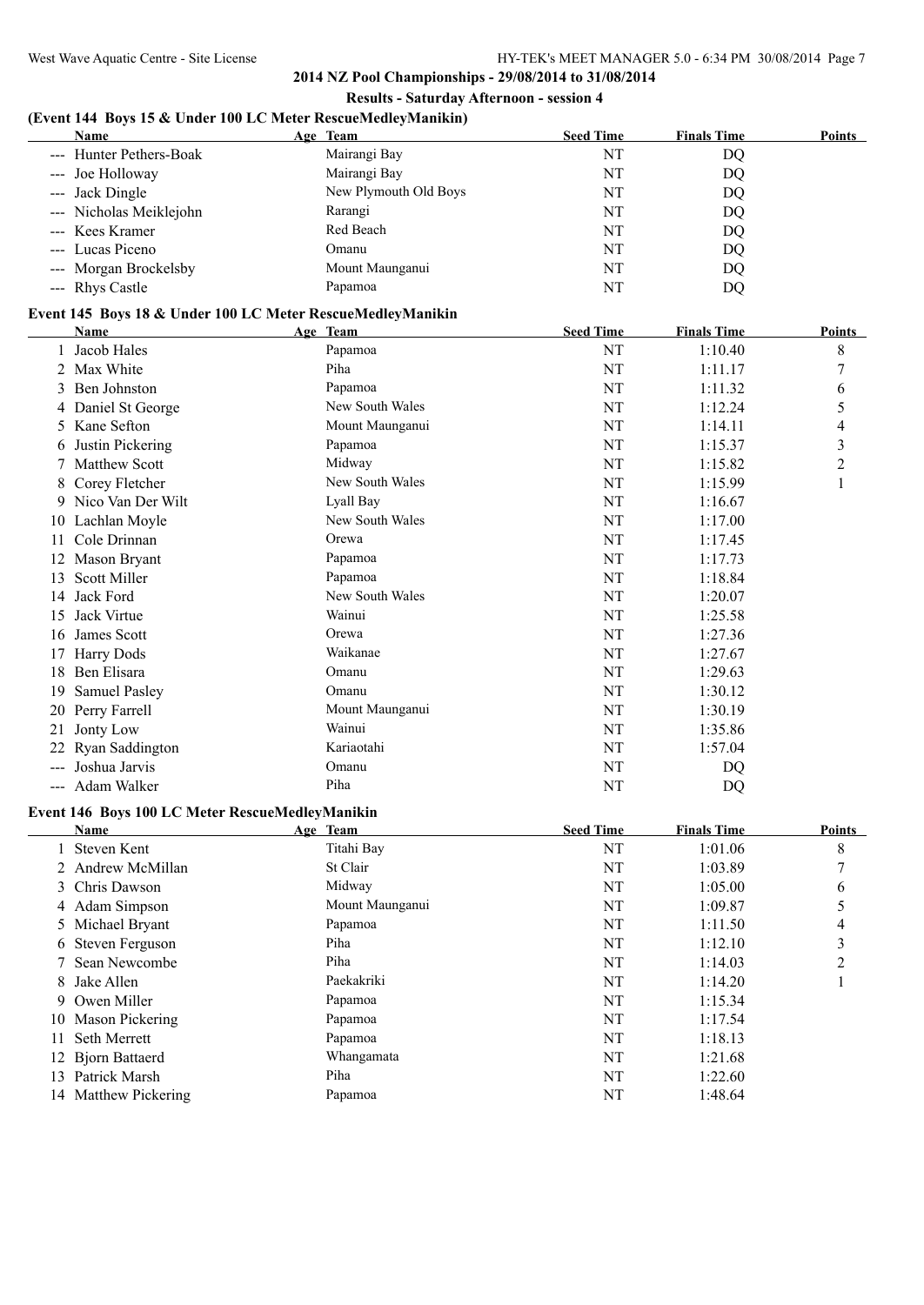**2014 NZ Pool Championships - 29/08/2014 to 31/08/2014 Results - Saturday Afternoon - session 4**

# **(Event 146 Boys 100 LC Meter RescueMedleyManikin)**

|                     | Name                                                   | Age Team        | <b>Seed Time</b> | <b>Finals Time</b> | Points           |
|---------------------|--------------------------------------------------------|-----------------|------------------|--------------------|------------------|
|                     | 15 Sam Paterson                                        | Mairangi Bay    | <b>NT</b>        | 2:01.68            |                  |
|                     | Event 183 Boys 18 & Under 200 LC Meter Super Lifesaver |                 |                  |                    |                  |
|                     | Name                                                   | Age Team        | <b>Seed Time</b> | <b>Finals Time</b> | <b>Points</b>    |
|                     | 1 Ben Johnston                                         | Papamoa         | NT               | 2:23.47            | 8                |
|                     | 2 Jacob Hales                                          | Papamoa         | NT               | 2:24.96            | 7                |
|                     | 3 Lachlan Moyle                                        | New South Wales | NT               | 2:27.60            | 6                |
|                     | 4 Corey Fletcher                                       | New South Wales | NT               | 2:32.16            | 5                |
|                     | 5 Daniel Hart                                          | Papamoa         | NT               | 2:32.33            | 4                |
|                     | 6 Jack Ford                                            | New South Wales | NT               | 2:33.65            | 3                |
|                     | 7 Justin Pickering                                     | Papamoa         | NT               | 2:35.09            | $\overline{c}$   |
|                     | 8 Mason Bryant                                         | Papamoa         | NT               | 2:38.48            | $\mathbf{1}$     |
|                     | 9 Cole Drinnan                                         | Orewa           | NT               | 2:42.61            |                  |
|                     | 10 Daniel St George                                    | New South Wales | NT               | 2:44.03            |                  |
| 11.                 | Adam Walker                                            | Piha            | NT               | 2:49.25            |                  |
|                     | 12 Jack Virtue                                         | Wainui          | NT               | 2:49.71            |                  |
|                     | 13 Keegan Street                                       | New South Wales | NT               | 2:59.70            |                  |
|                     | 14 James Scott                                         | Orewa           | NT               | 3:00.55            |                  |
|                     | 15 Samuel Pasley                                       | Omanu           | NT               | 3:00.94            |                  |
|                     | 16 John Clark                                          | Whakatane       | NT               | 3:09.24            |                  |
| 17                  | Joshua Jarvis                                          | Omanu           | NT               | 3:18.21            |                  |
| $ -$                | <b>Scott Miller</b>                                    | Papamoa         | NT               | DQ                 |                  |
| $---$               | Ryan Saddington                                        | Kariaotahi      | NT               | <b>DQ</b>          |                  |
|                     | --- Matthew Scott                                      | Midway          | NT               | DQ                 |                  |
| $\qquad \qquad - -$ | Jonty Low                                              | Wainui          | NT               | <b>DQ</b>          |                  |
|                     | --- Nico Van Der Wilt                                  | Lyall Bay       | NT               | <b>DQ</b>          |                  |
|                     |                                                        |                 |                  |                    |                  |
|                     | Event 230 Girls 10 & Under 50 LC Meter BrickCarry      |                 |                  |                    |                  |
|                     | <b>Name</b>                                            | Age Team        | <b>Seed Time</b> | <b>Finals Time</b> | Points           |
|                     | 1 Mia Gardiner                                         | Mount Maunganui | NT               | 45.55              | 8                |
|                     | 2 Hannah Lees-Baker                                    | Mairangi Bay    | NT               | 46.61              | $\boldsymbol{7}$ |
|                     | 3 Hannah Richardson                                    | Mount Maunganui | NT               | 47.18              | 6                |
|                     | 4 Natalie Burke                                        | Orewa           | NT               | 47.68              | 5                |
|                     | 5 Emma North                                           | East End        | NT               | 47.78              | 4                |
|                     | 6 Olivia Carr-Manoit                                   | Mount Maunganui | NT               | 49.20              | 3                |
|                     | 7 Hannah Turner                                        | Red Beach       | NT               | 52.29              | $\overline{c}$   |
|                     | 8 Rocki Kalani Robinson                                | East End        | <b>NT</b>        | 52.30              | 1                |
|                     | 9 Marcia Kilpatrick                                    | Mairangi Bay    | NT               | 52.67              |                  |
|                     | 10 Charlotte Brown                                     | Rarangi         | NT               | 53.56              |                  |
|                     | *11 Hannah Corkill                                     | Red Beach       | NT               | 53.60              |                  |
|                     | *11 Zoe Harwood                                        | Red Beach       | NT               | 53.60              |                  |
|                     | 13 Erin McCarthy                                       | Papamoa         | <b>NT</b>        | 53.87              |                  |

#### **Event 231 Girls 11 & Under 50 LC Meter BrickCarry**

| Name                | <b>Team</b><br>Age | <b>Seed Time</b> | <b>Finals Time</b> | <b>Points</b> |
|---------------------|--------------------|------------------|--------------------|---------------|
| Astaria Te Aukura   | Mairangi Bay       | NT               | 39.00              |               |
| 2 Sophia Taylor     | East End           | NT               | 40.48              |               |
| 3 Annabella Jencova | Otaki              | <b>NT</b>        | 40.92              |               |
| 4 Jaimie Eagle      | Mairangi Bay       | <b>NT</b>        | 40.96              |               |
| 5 Ruby Sussock      | Whangamata         | <b>NT</b>        | 41.15              | 4             |

14 Claudia Farr Papamoa Papamoa NT 58.47 15 Isabel Riseley Lyall Bay Lyall Bay NT 1:06.53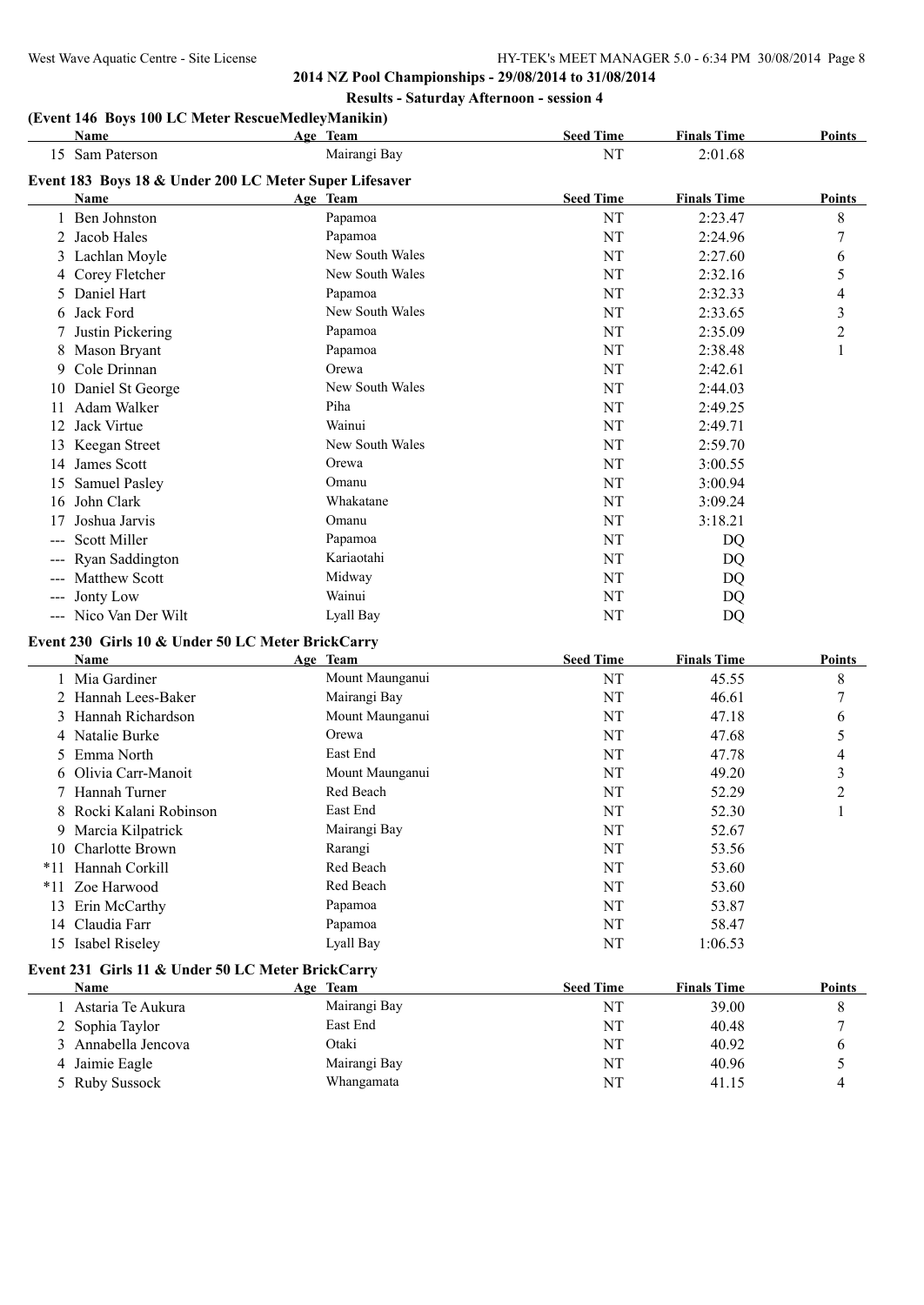**2014 NZ Pool Championships - 29/08/2014 to 31/08/2014 Results - Saturday Afternoon - session 4**

## **(Event 231 Girls 11 & Under 50 LC Meter BrickCarry)**

|     | Name                    | Age Team        | <b>Seed Time</b> | <b>Finals Time</b> | <b>Points</b>  |
|-----|-------------------------|-----------------|------------------|--------------------|----------------|
|     | 6 Nicole Kelly          | Mairangi Bay    | NT               | 41.22              | 3              |
|     | 7 Saffron O'Donnell     | Papamoa         | NT               | 41.86              | $\overline{2}$ |
|     | 8 Erin Metcalfe         | Fitzroy         | NT               | 43.57              |                |
|     | 9 Loredana Unsworth     | Lyall Bay       | NT               | 44.87              |                |
|     | 10 Clem McIntosh-Oakley | Lyall Bay       | NT               | 45.01              |                |
| 11  | Sakura Gardiner         | Red Beach       | NT               | 45.10              |                |
|     | 12 Milla Munro          | Mount Maunganui | NT               | 46.23              |                |
|     | 13 Lulu Bell            | Whangamata      | NT               | 47.06              |                |
| 14  | Edan Wilson             | Waikanae        | NT               | 47.39              |                |
| 15  | Aimee Johnson           | Mairangi Bay    | NT               | 48.92              |                |
| 16. | Jemima Pol              | Papamoa         | NT               | 48.97              |                |
| 17  | Erika Babb              | Rarangi         | NT               | 52.95              |                |
| 18  | Josie Cornish           | Red Beach       | NT               | 53.11              |                |
| 19  | Sophie Clegg            | East End        | NT               | 55.35              |                |
| 20  | Elise Troy              | Mairangi Bay    | NT               | 55.72              |                |
|     | 21 Mary Kramer          | Red Beach       | NT               | 55.95              |                |

# **Event 232 Girls 12 & Under 50 LC Meter BrickCarry**

|    | <b>Name</b>             | Age Team        | <b>Seed Time</b> | <b>Finals Time</b> | <b>Points</b>  |
|----|-------------------------|-----------------|------------------|--------------------|----------------|
|    | 1 Andie Quirke          | Mairangi Bay    | NT               | 37.40              | 8              |
|    | 2 Isabella Akroyd       | Mount Maunganui | NT               | 37.54              | 7              |
| 3  | Sasha Reid              | Fitzroy         | NT               | 39.84              | 6              |
|    | McKeelie Van Lye        | Mount Maunganui | NT               | 40.48              | 5              |
| 5  | <b>Emily Pol</b>        | Papamoa         | NT               | 40.89              | 4              |
| 6  | Gaibreill Wainohu       | Waikanae        | NT               | 40.93              | 3              |
|    | Samantha Durston        | Waikanae        | NT               | 41.21              | $\overline{c}$ |
| 8  | Lily Alton              | Mount Maunganui | NT               | 41.48              | 1              |
|    | Daisy Davis             | Otaki           | NT               | 43.96              |                |
| 10 | Molly Brittenden        | Piha            | NT               | 44.09              |                |
|    | Niamh Brittenden        | Piha            | NT               | 44.66              |                |
| 12 | Lucy Holloway           | Mairangi Bay    | NT               | 45.09              |                |
|    | Natalya MacKenzie       | Piha            | NT               | 45.63              |                |
| 14 | Nadine Lees             | Mairangi Bay    | NT               | 45.75              |                |
| 15 | <b>Emily Cameron</b>    | Piha            | NT               | 46.07              |                |
| 16 | Erin O'Mara             | Kariaotahi      | NT               | 46.17              |                |
|    | Gabrielle Barnett-Bates | Lyall Bay       | NT               | 46.24              |                |
| 18 | Lily Sparks             | Waikanae        | NT               | 46.56              |                |
| 19 | Lucy North              | East End        | NT               | 46.68              |                |
| 20 | <b>Brooke Willock</b>   | Waikanae        | NT               | 47.76              |                |
| 21 | Sofia Parini            | Kariaotahi      | NT               | 49.70              |                |
| 22 | Taimana Van Beek        | Otaki           | NT               | 49.71              |                |
| 23 | Jenna Stephenson        | Papamoa         | NT               | 49.96              |                |
|    | 24 Louise Brown         | Rarangi         | NT               | 50.54              |                |
| 25 | Isabella Fuscic         | Pauanui         | NT               | 50.69              |                |
| 26 | Olivia Simes            | Lyall Bay       | NT               | 50.87              |                |
| 27 | Abbey Julian            | East End        | NT               | 53.19              |                |
| 28 | Belle Kingi             | Mairangi Bay    | NT               | 54.91              |                |
| 29 | Jacinda McCallum        | East End        | NT               | 56.74              |                |
| 30 | Jessica Rowse           | Rarangi         | NT               | 1:10.53            |                |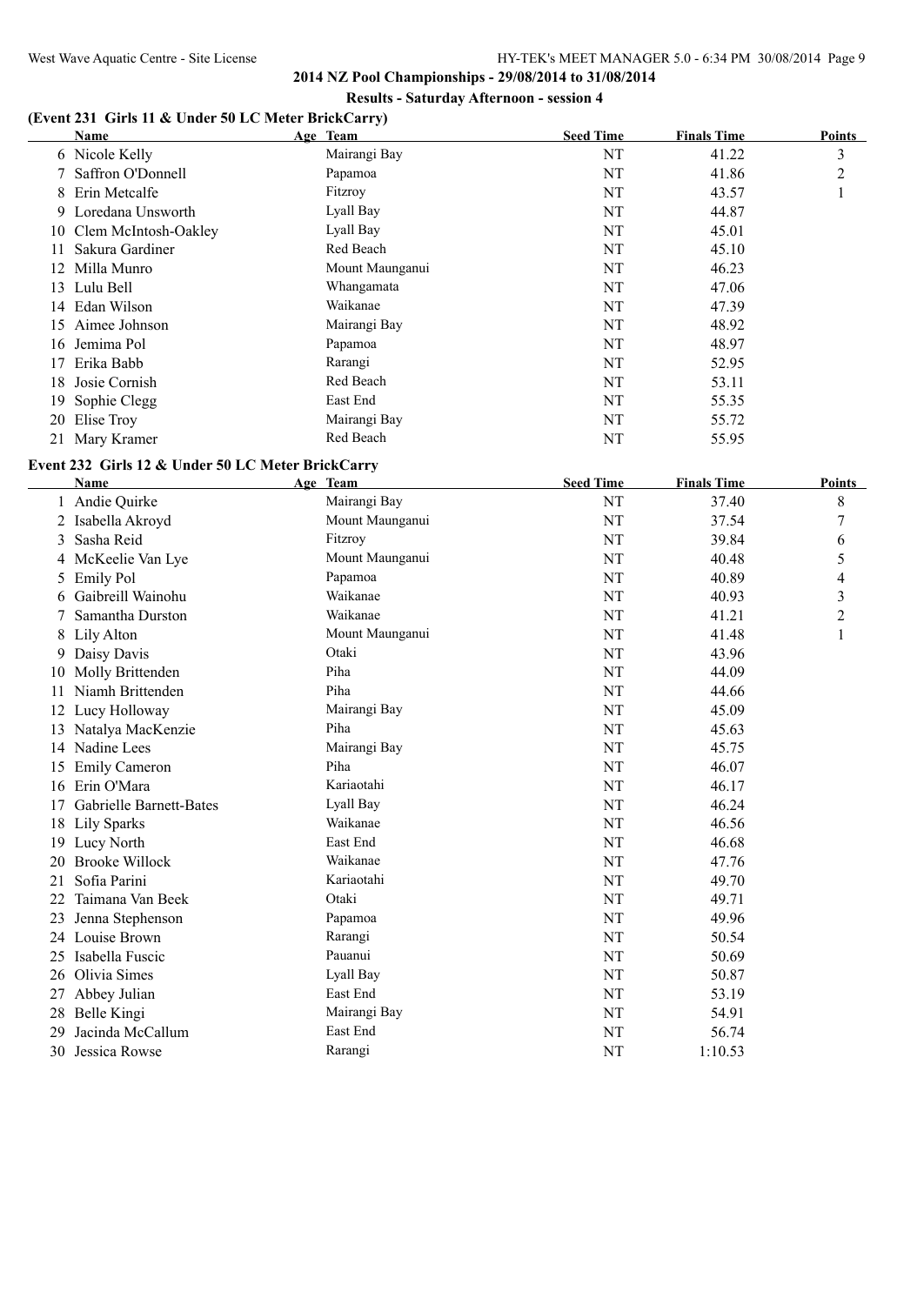## **2014 NZ Pool Championships - 29/08/2014 to 31/08/2014 Results - Saturday Afternoon - session 4**

## **Event 233 Girls 13 & Under 50 LC Meter BrickCarry**

|    | <b>Name</b>            | Age Team        | <b>Seed Time</b> | <b>Finals Time</b> | <b>Points</b>    |
|----|------------------------|-----------------|------------------|--------------------|------------------|
|    | 1 Alaynah Bettany      | Lyall Bay       | NT               | 34.93              | 8                |
|    | 2 Bernadettte Doyle    | Mairangi Bay    | NT               | 36.07              | $\boldsymbol{7}$ |
|    | 3 Lucy Makaea          | Orewa           | NT               | 37.04              | 6                |
| 4  | Tania Denvir           | Red Beach       | NT               | 37.76              | 5                |
| 5  | Shinae Carrington      | Papamoa         | NT               | 38.54              | 4                |
| 6  | Kara Drinnan           | Orewa           | NT               | 39.58              | 3                |
|    | 7 Isobel Hillman       | Mairangi Bay    | NT               | 39.94              | $\overline{2}$   |
| 8  | Eliza-Jane Rieger      | Mount Maunganui | NT               | 40.39              | 1                |
| 9  | Reebekaa Robinson      | East End        | NT               | 41.04              |                  |
|    | 10 Rebecca Barron      | Mount Maunganui | NT               | 41.14              |                  |
| 11 | Ella Kingi             | Lyall Bay       | NT               | 41.32              |                  |
|    | 12 Kellann Kemp        | Waikanae        | NT               | 41.51              |                  |
|    | 13 Gemini McNabb       | Waikanae        | NT               | 41.57              |                  |
|    | 14 Sashenka Reiser     | Mairangi Bay    | NT               | 41.83              |                  |
|    | 15 Camille Small       | Red Beach       | NT               | 43.04              |                  |
|    | 16 Samantha Reeder     | Mount Maunganui | NT               | 43.43              |                  |
|    | 17 Petra Sparks        | Waikanae        | NT               | 43.80              |                  |
| 18 | Tayla Swann            | Waikanae        | NT               | 44.19              |                  |
|    | 19 Lucy Marvin         | Whangamata      | NT               | 44.49              |                  |
| 20 | I Rangiaatea Shepherd  | Mairangi Bay    | <b>NT</b>        | 45.02              |                  |
| 21 | <b>Tian Daniels</b>    | Papamoa         | NT               | 45.36              |                  |
| 22 | Georgie Waters         | Whangamata      | NT               | 45.43              |                  |
| 23 | Te Maunga Roa Shepherd | Mairangi Bay    | <b>NT</b>        | 45.46              |                  |
| 24 | Caitlyn Moeller        | East End        | NT               | 45.75              |                  |
|    | 25 Louba Coates        | Lyall Bay       | NT               | 46.00              |                  |
|    | 26 Aoife Fyall         | Waikanae        | NT               | 46.27              |                  |
|    | 27 Francesca Piceno    | Omanu           | NT               | 46.49              |                  |
|    | 28 Abbey Brown         | Rarangi         | NT               | 46.83              |                  |
|    | 29 Geena Langlois      | Rarangi         | NT               | 47.11              |                  |
| 30 | Clare Milne            | Waikanae        | <b>NT</b>        | 47.22              |                  |
| 31 | Tabitha Marshall       | Mount Maunganui | <b>NT</b>        | 48.13              |                  |
|    | 32 Kaarearea Shepherd  | Mairangi Bay    | NT               | 48.59              |                  |
|    | 33 Charlotte Blackler  | Piha            | <b>NT</b>        | 49.40              |                  |
|    | 34 Megan Cox           | Lyall Bay       | NT               | 49.81              |                  |
|    | 35 Lucy Pownall        | Piha            | NT               | 50.30              |                  |
|    | 36 Amber Blackler      | Piha            | NT               | 50.54              |                  |
|    | 37 Eva Albiston        | Lyall Bay       | NT               | 51.87              |                  |
|    | 38 Holly Marson Wood   | Piha            | NT               | 53.11              |                  |

## **Event 234 Girls 15 & Under 50 LC Meter ManikinCarry**

| Name         |                                                                                                                                                                                       | <b>Seed Time</b>                                                                                                              | <b>Finals Time</b> | <b>Points</b> |
|--------------|---------------------------------------------------------------------------------------------------------------------------------------------------------------------------------------|-------------------------------------------------------------------------------------------------------------------------------|--------------------|---------------|
|              |                                                                                                                                                                                       | NT                                                                                                                            | 43.59              | 8             |
|              |                                                                                                                                                                                       | NT                                                                                                                            | 43.66              |               |
|              |                                                                                                                                                                                       | NT                                                                                                                            | 43.90              | b             |
|              |                                                                                                                                                                                       | NT                                                                                                                            | 44.22              |               |
|              |                                                                                                                                                                                       | NT                                                                                                                            | 46.40              | 4             |
|              |                                                                                                                                                                                       | NT                                                                                                                            | 47.17              |               |
|              |                                                                                                                                                                                       | NT                                                                                                                            | 48.23              |               |
|              |                                                                                                                                                                                       | NT                                                                                                                            | 48.52              |               |
|              |                                                                                                                                                                                       | NT                                                                                                                            | 48.68              |               |
| Emma Riseley |                                                                                                                                                                                       | NT                                                                                                                            | 50.05              |               |
|              | 1 Hannah Newnham-McGrath<br>2 Ella Drinnan<br>3 Libby Bradley<br>4 Maia Bryant<br>5 Julia Tairua-Doyle<br>6 Courtney Quinn<br>7 Ashleigh Turner<br>8 Olivia Mason<br>9 Zaniah Bettany | Age Team<br>Piha<br>Orewa<br>Mount Maunganui<br>Papamoa<br>Piha<br>Sumner<br>Mairangi Bay<br>Sumner<br>Lyall Bay<br>Lyall Bay |                    |               |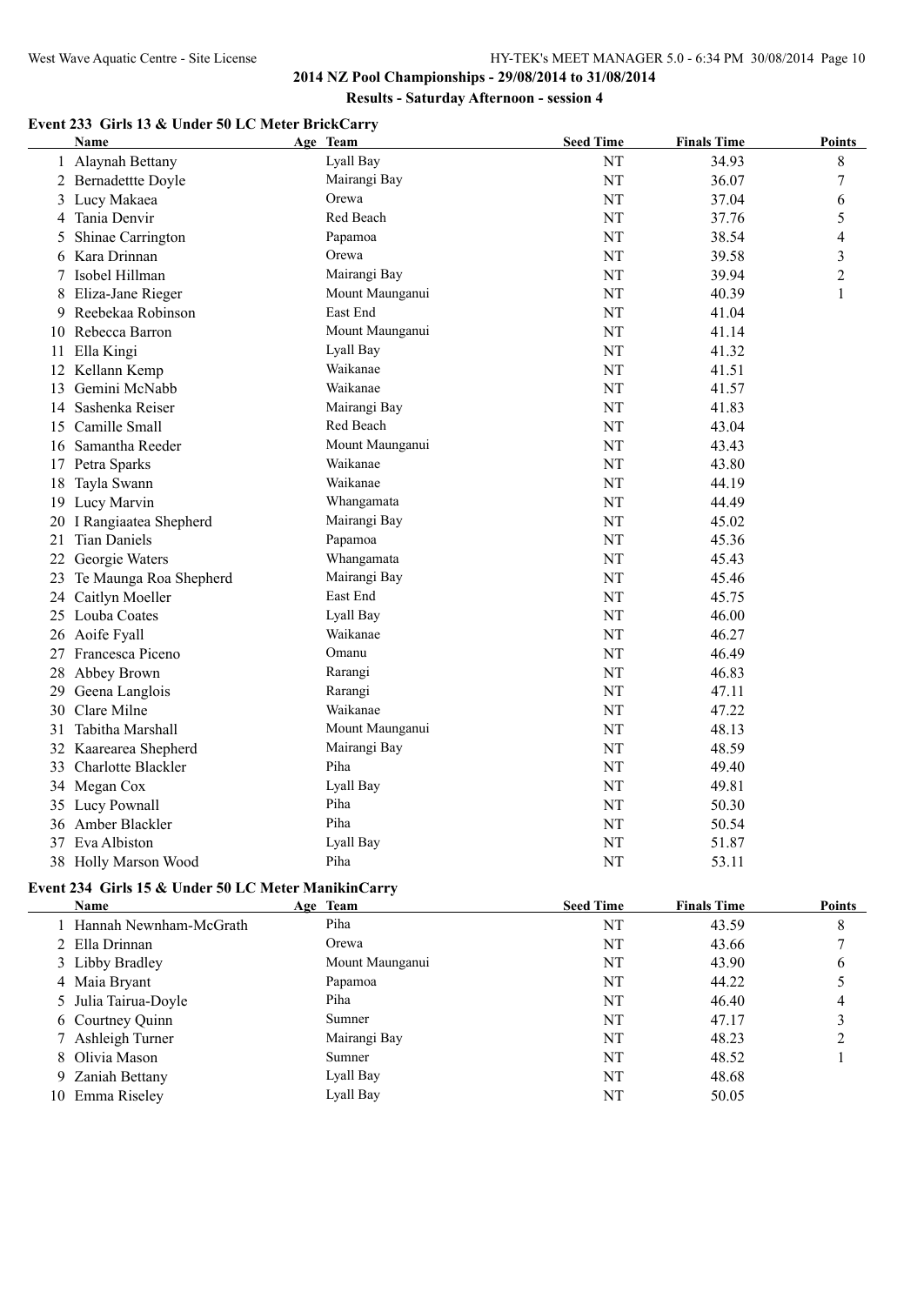# **(Event 234 Girls 15 & Under 50 LC Meter ManikinCarry)**

|                     | Name                | Age Team        | <b>Seed Time</b> | <b>Finals Time</b> | Points |
|---------------------|---------------------|-----------------|------------------|--------------------|--------|
| 11                  | Tiana Williamson    | Mairangi Bay    | NT               | 50.08              |        |
| 12                  | Molly Alton         | Mount Maunganui | NT               | 50.64              |        |
| 13                  | Sophie Hayden       | Papamoa         | NT               | 51.23              |        |
|                     | 14 Caitlin Burns    | Mount Maunganui | NT               | 52.91              |        |
| 15                  | Grace Westenberg    | Whangamata      | NT               | 53.58              |        |
| 16                  | Emma Hildesley      | Red Beach       | NT               | 53.75              |        |
| 17                  | Mayah Coleman       | Whangamata      | NT               | 54.33              |        |
| $*18$               | Isabella Collier    | Wainui          | NT               | 55.24              |        |
| $*18$               | Danielle Scott      | Midway          | NT               | 55.24              |        |
| 20                  | Kate Miller         | Papamoa         | NT               | 55.93              |        |
| 21                  | Toni Langlois       | Rarangi         | NT               | 56.89              |        |
| 22                  | <b>Brie Downey</b>  | Red Beach       | NT               | 57.25              |        |
| 23                  | Emma Walker         | Piha            | NT               | 57.99              |        |
|                     | 24 Grace Kingi      | Lyall Bay       | NT               | 58.44              |        |
| 25                  | Florence Cox        | Lyall Bay       | NT               | 59.14              |        |
|                     | 26 Kirby Scammell   | Midway          | NT               | 1:05.61            |        |
| 27                  | Sarah Lockwood      | Red Beach       | NT               | 1:07.92            |        |
| $\qquad \qquad - -$ | Tessa Bradley       | Mount Maunganui | NT               | DQ                 |        |
|                     | --- Simone Paterson | Piha            | NT               | DQ                 |        |

## **Event 235 Girls 18 & Under 50 LC Meter ManikinCarry**

|    | <b>Name</b>                                   |  | Age Team        | <b>Seed Time</b> | <b>Finals Time</b> | <b>Points</b>  |  |  |
|----|-----------------------------------------------|--|-----------------|------------------|--------------------|----------------|--|--|
| 1  | <b>Brittany Tucker</b>                        |  | Sumner          | NT               | 38.65              | 8              |  |  |
|    | Kendal Fitzgibbon                             |  | New South Wales | NT               | 40.81              | 7              |  |  |
| 3  | Abbey Dawson                                  |  | New South Wales | NT               | 41.98              | 6              |  |  |
| 4  | Annielle Ryland-Higgins                       |  | Kariaotahi      | NT               | 42.03              | 5              |  |  |
| 5  | Michelle Dykes                                |  | Papamoa         | NT               | 42.90              | 4              |  |  |
| 6  | Ariana Moffatt                                |  | Papamoa         | NT               | 42.95              | $\mathfrak{Z}$ |  |  |
| 7  | Cassie Wright                                 |  | Sumner          | NT               | 43.01              | $\overline{c}$ |  |  |
| 8  | Kelsi Boocock                                 |  | Papamoa         | NT               | 43.45              |                |  |  |
| 9  | Kiah Taylor                                   |  | New South Wales | NT               | 43.55              |                |  |  |
| 10 | Madison Kidd                                  |  | Papamoa         | NT               | 44.80              |                |  |  |
| 11 | Hannah Williams                               |  | Piha            | NT               | 44.91              |                |  |  |
| 12 | Indigo Verhoeven                              |  | New South Wales | NT               | 45.80              |                |  |  |
| 13 | Ellis Doyle                                   |  | St Clair        | NT               | 46.19              |                |  |  |
| 14 | Jessica Gadsbey                               |  | Mount Maunganui | NT               | 46.54              |                |  |  |
| 15 | Amy Barron                                    |  | Mount Maunganui | NT               | 47.16              |                |  |  |
| 16 | Aberdeen Falwasser-Logan                      |  | Wainui          | NT               | 48.16              |                |  |  |
| 17 | Abigail Pugh                                  |  | New South Wales | NT               | 48.62              |                |  |  |
| 18 | <b>Emily Rosskelly</b>                        |  | New South Wales | NT               | 49.72              |                |  |  |
| 19 | Julia Conway                                  |  | Mount Maunganui | NT               | 51.42              |                |  |  |
| 20 | Georgia Harris                                |  | Wainui          | NT               | 53.15              |                |  |  |
| 21 | Keely O'Keeffe                                |  | Fitzroy         | NT               | 54.77              |                |  |  |
| 22 | Melanie Hayden                                |  | Papamoa         | NT               | 56.41              |                |  |  |
| 23 | Ariana Kereopa                                |  | Fitzroy         | NT               | 1:10.40            |                |  |  |
|    | 24 Kate Hurst                                 |  | Kariaotahi      | NT               | 1:15.26            |                |  |  |
|    | Event 236 Girls 50 LC Meter Open ManikinCarry |  |                 |                  |                    |                |  |  |
|    | <b>Name</b>                                   |  | Age Team        | <b>Seed Time</b> | <b>Finals Time</b> | <b>Points</b>  |  |  |
|    | 1 Laura Quilter                               |  | Wainui          | NT               | 35.70              | 8              |  |  |
|    | Samantha Lee                                  |  | Lyall Bay       | NT               | 36.85              | 7              |  |  |
| 3  | Natasha Hind                                  |  | Lyall Bay       | NT               | 37.37              | 6              |  |  |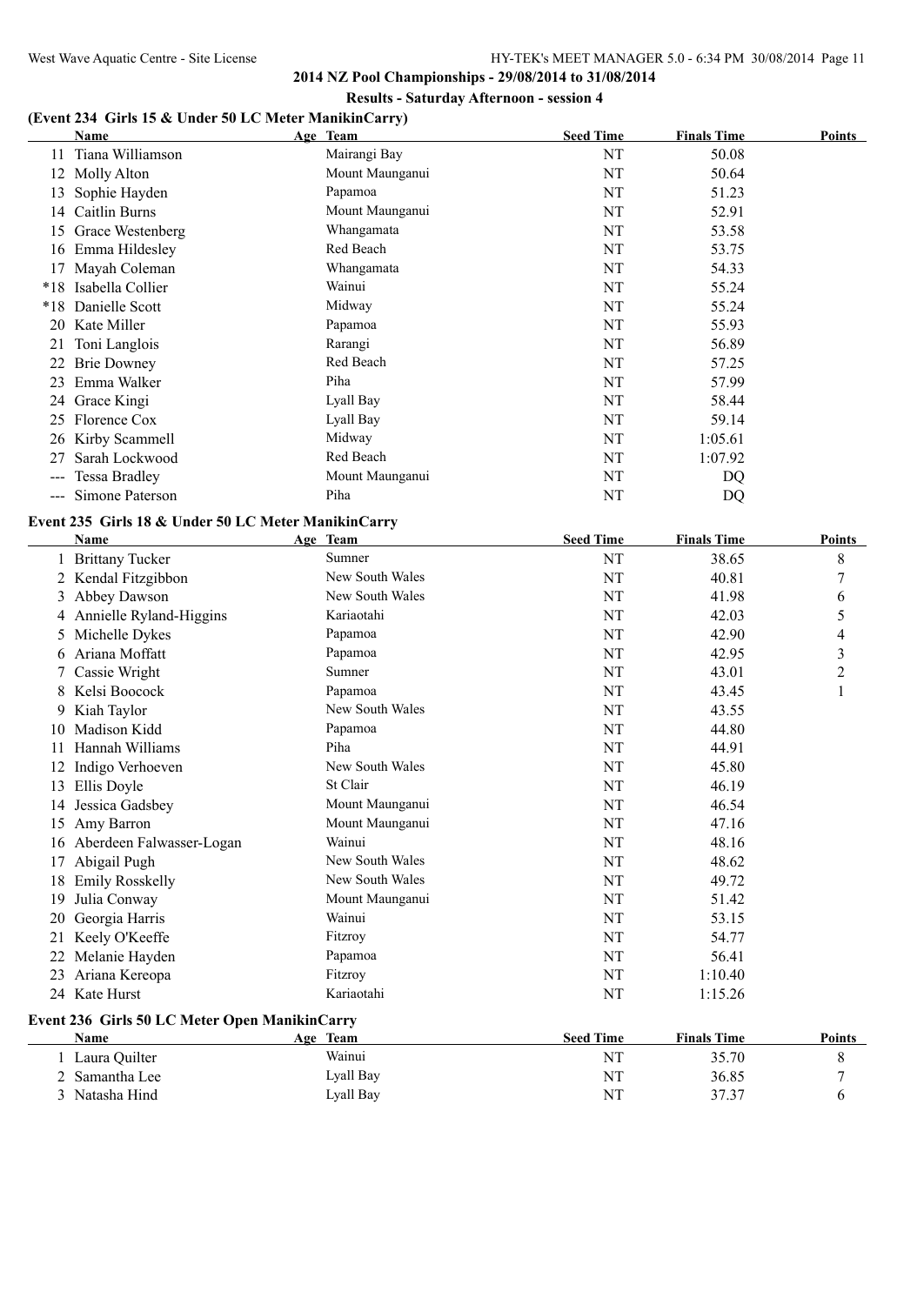## **2014 NZ Pool Championships - 29/08/2014 to 31/08/2014 Results - Saturday Afternoon - session 4**

# **(Event 236 Girls 50 LC Meter Open ManikinCarry)**

|                      | $\sqrt{ }$      |                  |                    |               |
|----------------------|-----------------|------------------|--------------------|---------------|
| Name                 | Age Team        | <b>Seed Time</b> | <b>Finals Time</b> | <b>Points</b> |
| 4 Marina Macartney   | Mairangi Bay    | NT               | 39.44              |               |
| 5 Dannielle O'Connor | Omanu           | NT               | 40.56              |               |
| 6 Carina Doyle       | St Clair        | NT               | 41.31              |               |
| 7 Natalie Peat       | Papamoa         | NT               | 41.36              |               |
| 8 Kirsty Wannan      | Piha            | NT               | 43.75              |               |
| 9 Brita Camplin      | Piha            | NT               | 47.87              |               |
| 10 Vivien Conway     | Mount Maunganui | NT               | 47.97              |               |

#### **Event 240 Girls 10 & Under 50 LC Meter Rescue Medley brick**

|     | <b>Name</b>             | Age Team        | <b>Seed Time</b> | <b>Finals Time</b> | <b>Points</b> |
|-----|-------------------------|-----------------|------------------|--------------------|---------------|
|     | 1 Mia Gardiner          | Mount Maunganui | NT               | 36.82              | 8             |
|     | 2 Rocki Kalani Robinson | East End        | NT               | 38.96              | $\mathcal{I}$ |
|     | 3 Hannah Richardson     | Mount Maunganui | NT               | 39.12              | 6             |
|     | 4 Natalie Burke         | Orewa           | NT               | 39.78              |               |
|     | 5 Hannah Lees-Baker     | Mairangi Bay    | NT               | 40.92              | 4             |
|     | 6 Emma North            | East End        | NT               | 41.97              | 3             |
|     | 7 Charlotte Brown       | Rarangi         | NT               | 43.25              | 2             |
|     | 8 Claudia Farr          | Papamoa         | NT               | 43.95              |               |
|     | 9 Hannah Corkill        | Red Beach       | NT               | 44.37              |               |
| 10. | Hannah Turner           | Red Beach       | NT               | 44.60              |               |
| 11  | Marcia Kilpatrick       | Mairangi Bay    | NT               | 44.90              |               |
| 12  | Erin McCarthy           | Papamoa         | NT               | 45.91              |               |
|     | 13 Zoe Harwood          | Red Beach       | NT               | 46.43              |               |
| 14  | Isabel Riseley          | Lyall Bay       | NT               | 54.80              |               |
|     | --- Olivia Carr-Manoit  | Mount Maunganui | NT               | DQ                 |               |

## **Event 241 Girls 11 & Under 50 LC Meter Rescue Medley brick**

|     | Name                 | Age Team |                 | <b>Seed Time</b> | <b>Finals Time</b> | <b>Points</b>  |
|-----|----------------------|----------|-----------------|------------------|--------------------|----------------|
|     | Saffron O'Donnell    |          | Papamoa         | NT               | 33.51              | 8              |
|     | Sophia Taylor        |          | East End        | NT               | 34.55              | 7              |
| 3.  | Jaimie Eagle         |          | Mairangi Bay    | NT               | 35.43              | 6              |
|     | 4 Loredana Unsworth  |          | Lyall Bay       | NT               | 36.02              | 5              |
|     | 5 Ruby Sussock       |          | Whangamata      | NT               | 36.93              | 4              |
|     | 6 Nicole Kelly       |          | Mairangi Bay    | NT               | 36.99              | 3              |
|     | 7 Lulu Bell          |          | Whangamata      | NT               | 37.56              | $\overline{c}$ |
| 8   | Sakura Gardiner      |          | Red Beach       | NT               | 37.64              |                |
| 9.  | Erin Metcalfe        |          | Fitzroy         | NT               | 37.70              |                |
| 10  | Annabella Jencova    |          | Otaki           | NT               | 37.87              |                |
| 11  | Aimee Johnson        |          | Mairangi Bay    | NT               | 38.40              |                |
| 12  | Clem McIntosh-Oakley |          | Lyall Bay       | NT               | 38.97              |                |
| 13  | Milla Munro          |          | Mount Maunganui | NT               | 39.51              |                |
| 14  | Jemima Pol           |          | Papamoa         | NT               | 40.12              |                |
| 15  | Edan Wilson          |          | Waikanae        | NT               | 40.20              |                |
| 16  | Josie Cornish        |          | Red Beach       | NT               | 40.29              |                |
| 17  | Brooke Puletaha      |          | East End        | NT               | 41.41              |                |
| 18  | Sophie Clegg         |          | East End        | NT               | 42.26              |                |
| 19  | Erika Babb           |          | Rarangi         | NT               | 44.91              |                |
| 20  | Elise Troy           |          | Mairangi Bay    | NT               | 45.93              |                |
| 21  | Stella Trevett       |          | Mairangi Bay    | NT               | 49.05              |                |
| 22  | Mary Kramer          |          | Red Beach       | NT               | 50.57              |                |
| 23. | Georgia Crawford     |          | Mairangi Bay    | NT               | 51.22              |                |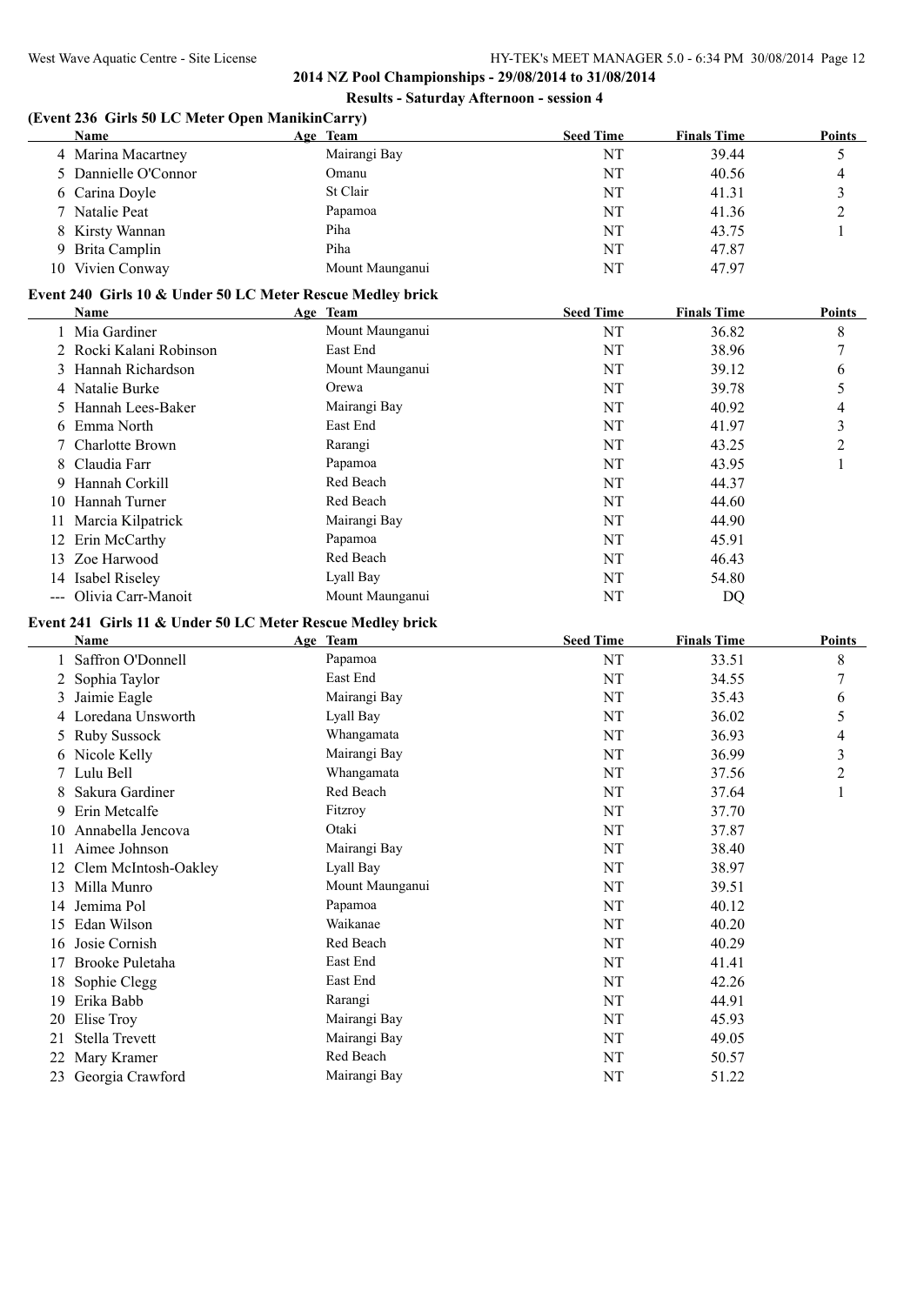# **Event 242 Girls 12 & Under 50 LC Meter Rescue Medley brick**

|    | Name                    | Age Team        | <b>Seed Time</b> | <b>Finals Time</b> | Points         |
|----|-------------------------|-----------------|------------------|--------------------|----------------|
|    | Isabella Akroyd         | Mount Maunganui | NT               | 29.11              | 8              |
| 2  | Andie Quirke            | Mairangi Bay    | NT               | 30.65              | 7              |
| 3  | McKeelie Van Lye        | Mount Maunganui | NT               | 31.40              | 6              |
| 4  | <b>Brooke Willock</b>   | Waikanae        | NT               | 32.56              | 5              |
| 5  | Molly Brittenden        | Piha            | NT               | 32.65              | 4              |
| 6  | Niamh Brittenden        | Piha            | NT               | 32.80              | 3              |
|    | Sasha Reid              | Fitzroy         | NT               | 32.92              | $\overline{c}$ |
| 8  | Gaibreill Wainohu       | Waikanae        | NT               | 33.04              | 1              |
| 9  | <b>Emily Pol</b>        | Papamoa         | NT               | 33.36              |                |
| 10 | Samantha Durston        | Waikanae        | NT               | 33.81              |                |
| 11 | Daisy Davis             | Otaki           | NT               | 34.59              |                |
| 12 | Lucy Holloway           | Mairangi Bay    | NT               | 34.93              |                |
| 13 | Emily Cameron           | Piha            | NT               | 35.25              |                |
| 14 | Lily Alton              | Mount Maunganui | NT               | 35.69              |                |
|    | 15 Natalya MacKenzie    | Piha            | NT               | 35.78              |                |
| 16 | Erin O'Mara             | Kariaotahi      | NT               | 36.04              |                |
|    | <b>Lily Sparks</b>      | Waikanae        | NT               | 36.49              |                |
| 18 | Nadine Lees             | Mairangi Bay    | NT               | 36.69              |                |
| 19 | Gabrielle Barnett-Bates | Lyall Bay       | NT               | 36.72              |                |
| 20 | Sofia Parini            | Kariaotahi      | NT               | 36.80              |                |
| 21 | Lucy North              | East End        | NT               | 37.21              |                |
|    | Taimana Van Beek        | Otaki           | NT               | 37.48              |                |
| 23 | Olivia Simes            | Lyall Bay       | NT               | 37.63              |                |
| 24 | Abbey Julian            | East End        | NT               | 39.17              |                |
| 25 | Isabella Fuscic         | Pauanui         | NT               | 39.67              |                |
|    | 26 Belle Kingi          | Mairangi Bay    | NT               | 40.09              |                |
| 27 | Jenna Stephenson        | Papamoa         | NT               | 40.21              |                |
| 28 | Louise Brown            | Rarangi         | NT               | 41.32              |                |
| 29 | Jacinda McCallum        | East End        | NT               | 41.40              |                |
|    | 30 Jessica Rowse        | Rarangi         | NT               | 44.01              |                |

## **Event 243 Girls 13 & Under 50 LC Meter Rescue Medley brick**

|    | Name                | Age Team        | <b>Seed Time</b> | <b>Finals Time</b> | Points         |
|----|---------------------|-----------------|------------------|--------------------|----------------|
|    | 1 Alaynah Bettany   | Lyall Bay       | NT               | 27.60              | 8              |
|    | 2 Bernadettte Doyle | Mairangi Bay    | NT               | 29.15              | $\overline{7}$ |
|    | 3 Shinae Carrington | Papamoa         | NT               | 29.94              | 6              |
|    | 4 Tania Denvir      | Red Beach       | NT               | 31.30              | 5              |
|    | 5 Ella Kingi        | Lyall Bay       | NT               | 31.63              | 4              |
|    | 6 Tayla Swann       | Waikanae        | NT               | 31.81              | 3              |
|    | 7 Eliza-Jane Rieger | Mount Maunganui | NT               | 32.08              | $\overline{2}$ |
|    | 8 Lucy Makaea       | Orewa           | NT               | 32.36              |                |
|    | 9 Rebecca Barron    | Mount Maunganui | NT               | 32.39              |                |
| 10 | Isobel Hillman      | Mairangi Bay    | NT               | 32.86              |                |
| 11 | Francesca Piceno    | Omanu           | NT               | 32.92              |                |
| 12 | Reebekaa Robinson   | East End        | NT               | 33.39              |                |
| 13 | Megan Cox           | Lyall Bay       | NT               | 33.58              |                |
|    | 14 Kellann Kemp     | Waikanae        | NT               | 33.63              |                |
| 15 | Kara Drinnan        | Orewa           | NT               | 33.79              |                |
|    | 16 Aoife Fyall      | Waikanae        | NT               | 33.88              |                |
| 17 | Samantha Reeder     | Mount Maunganui | NT               | 34.24              |                |
|    | 18 Louba Coates     | Lyall Bay       | NT               | 34.27              |                |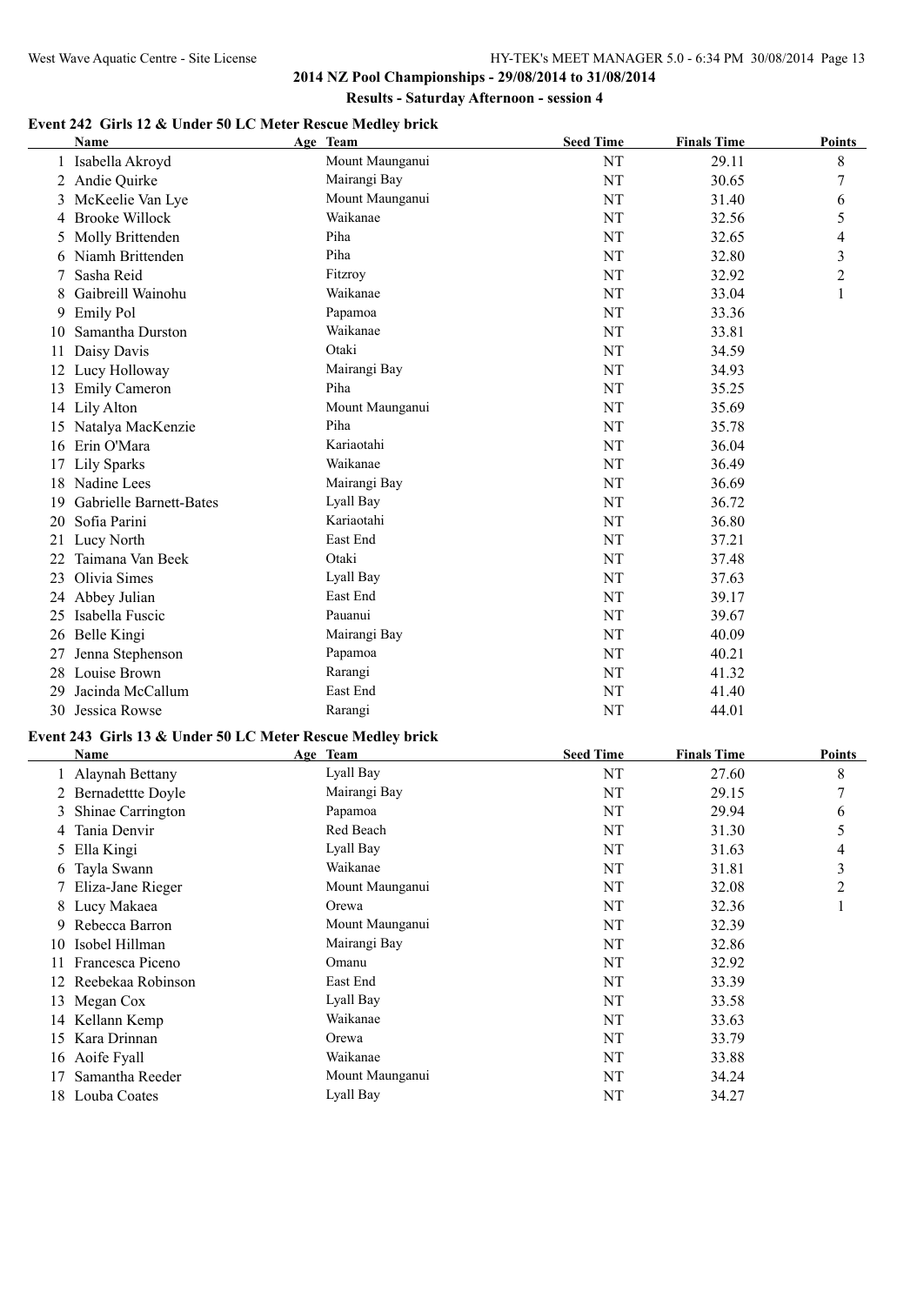$\overline{\phantom{a}}$ 

**2014 NZ Pool Championships - 29/08/2014 to 31/08/2014 Results - Saturday Afternoon - session 4**

## **(Event 243 Girls 13 & Under 50 LC Meter Rescue Medley brick)**

|    | <b>Name</b>              | Age Team        | <b>Seed Time</b> | <b>Finals Time</b> | Points |
|----|--------------------------|-----------------|------------------|--------------------|--------|
| 19 | Eva Albiston             | Lyall Bay       | NT               | 34.73              |        |
| 20 | Lucy Marvin              | Whangamata      | NT               | 34.92              |        |
| 21 | Petra Sparks             | Waikanae        | NT               | 35.06              |        |
| 22 | Camille Small            | Red Beach       | NT               | 35.18              |        |
| 23 | I Rangiaatea Shepherd    | Mairangi Bay    | NT               | 35.53              |        |
| 24 | Te Maunga Roa Shepherd   | Mairangi Bay    | NT               | 35.64              |        |
| 25 | Gemini McNabb            | Waikanae        | NT               | 35.99              |        |
| 26 | Abbey Brown              | Rarangi         | NT               | 36.12              |        |
| 27 | Geena Langlois           | Rarangi         | NT               | 36.47              |        |
| 28 | Tabitha Marshall         | Mount Maunganui | NT               | 36.54              |        |
| 29 | Georgie Waters           | Whangamata      | NT               | 36.73              |        |
| 30 | Sashenka Reiser          | Mairangi Bay    | NT               | 36.84              |        |
| 31 | Clare Milne              | Waikanae        | NT               | 37.37              |        |
| 32 | <b>Tian Daniels</b>      | Papamoa         | NT               | 38.14              |        |
| 33 | Charlotte Blackler       | Piha            | NT               | 38.24              |        |
|    | 34 Kaarearea Shepherd    | Mairangi Bay    | NT               | 38.54              |        |
| 35 | Amber Blackler           | Piha            | NT               | 38.64              |        |
| 36 | <b>Holly Marson Wood</b> | Piha            | NT               | 39.55              |        |
| 37 | Caitlyn Moeller          | East End        | NT               | 39.78              |        |
| 38 | Ella Van Kregten         | Waikanae        | NT               | 39.92              |        |

## **Event 244 Girls 15 & Under 100 LC Meter RescueMedleyManikin**

|    | Name                   | Age Team        | <b>Seed Time</b> | <b>Finals Time</b> | Points |
|----|------------------------|-----------------|------------------|--------------------|--------|
|    | 1 Julia Tairua-Doyle   | Piha            | NT               | 1:27.32            | 8      |
|    | Maia Bryant            | Papamoa         | NT               | 1:30.49            | 7      |
|    | Courtney Quinn         | Sumner          | NT               | 1:38.31            | 6      |
|    | Hannah Newnham-McGrath | Piha            | NT               | 1:38.33            | 5      |
|    | 5 Ella Drinnan         | Orewa           | NT               | 1:41.70            | 4      |
|    | 6 Olivia Mason         | Sumner          | NT               | 1:44.50            | 3      |
|    | 7 Molly Alton          | Mount Maunganui | NT               | 1:44.80            | 2      |
|    | 8 Sophie Hayden        | Papamoa         | NT               | 1:52.07            |        |
|    | Emma Hildesley         | Red Beach       | NT               | 1:55.05            |        |
| 10 | Grace Kingi            | Lyall Bay       | NT               | 2:01.84            |        |
|    | Florence Cox           | Lyall Bay       | NT               | 2:01.85            |        |
|    | Emma Riseley           | Lyall Bay       | NT               | 2:03.44            |        |
| 13 | <b>Brie Downey</b>     | Red Beach       | NT               | 2:10.32            |        |
| 14 | Grace Westenberg       | Whangamata      | NT               | 2:11.33            |        |
| 15 | Caitlin Troy           | Mairangi Bay    | NT               | 2:13.24            |        |
| 16 | Sarah Lockwood         | Red Beach       | NT               | 2:19.12            |        |
|    | Cleo Rose Wheeler      | Mairangi Bay    | NT               | DQ                 |        |
|    | Zaniah Bettany         | Lyall Bay       | NT               | DQ                 |        |
|    | Mayah Coleman          | Whangamata      | NT               | DQ                 |        |
|    | Kate Miller            | Papamoa         | NT               | DQ                 |        |
|    |                        |                 |                  |                    |        |

# **Event 245 Girls 18 & Under 100 LC Meter RescueMedleyManikin**

| Name                      | Age Team        | <b>Seed Time</b> | <b>Finals Time</b> | <b>Points</b> |
|---------------------------|-----------------|------------------|--------------------|---------------|
| <b>Brittany Tucker</b>    | Sumner          | NT               | 1:21.79            |               |
| 2 Kendal Fitzgibbon       | New South Wales | NT               | 1:23.13            |               |
| 3 Annielle Ryland-Higgins | Kariaotahi      | NT               | 1:27.17            |               |
| 4 Kelsi Boocock           | Papamoa         | NT               | 1:27.51            |               |
| 5 Hannah Williams         | Piha            | <b>NT</b>        | 1:29.36            | 4             |
| 6 Abbey Dawson            | New South Wales | NT               | 1:30.15            |               |
|                           |                 |                  |                    |               |